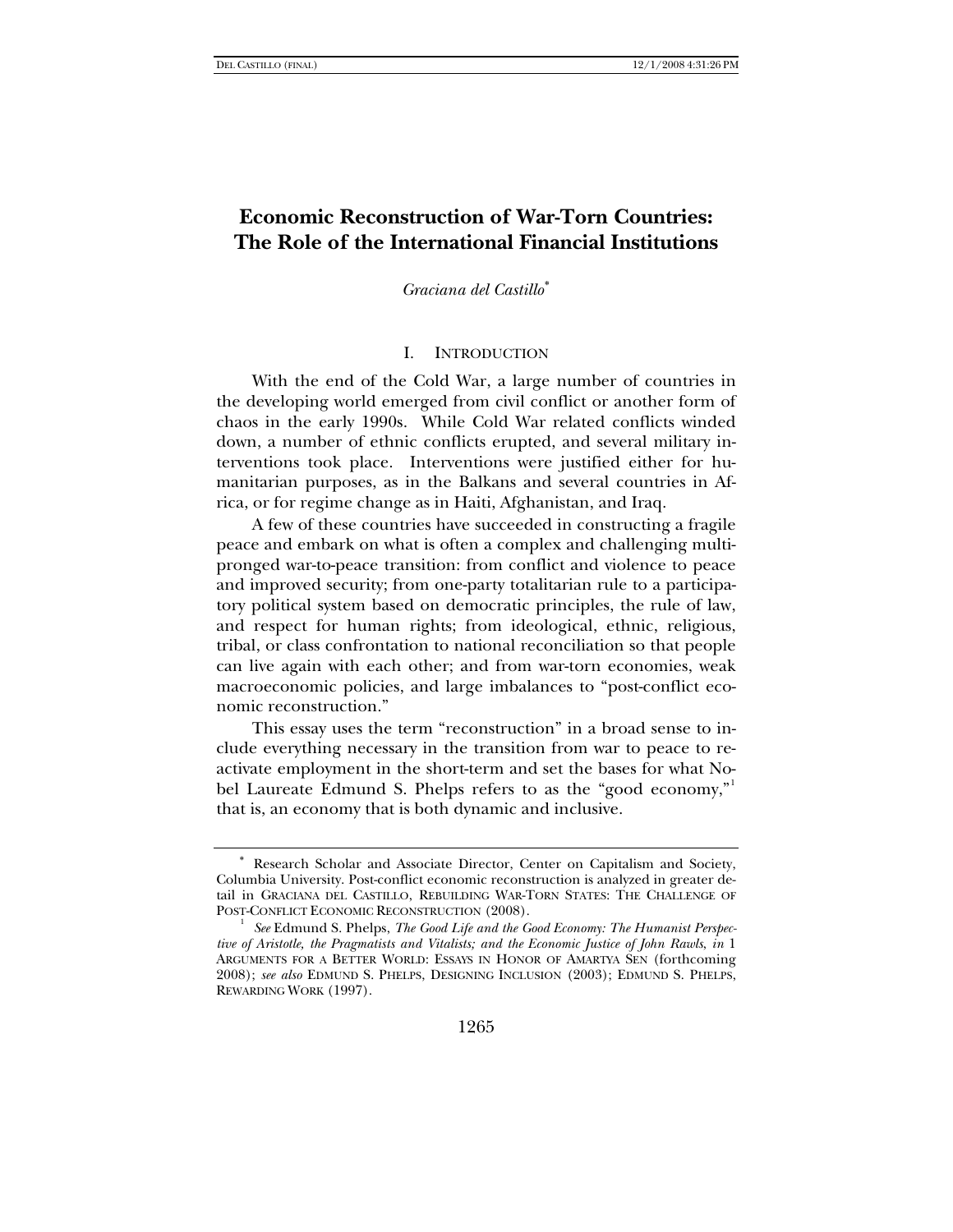In Phelps's view, the good economy requires creativity and new ideas that need to be put into commercial uses, financiers who select which entrepreneurs to support through the development stages, and the vibrancy of entrepreneurs and consumers who grasp and act on the new ideas available in the marketplace. In his view, a country's economic institutions and its economic culture—not just the rule of law and private property rights—impact the actors in the innovation process and thus add or detract from an economy's dynamism.

In countries coming out of war, innovation will come mostly from imitation and adaptation. Furthermore, financiers are not easily available, and the government—through effective and transparent aid utilization in the form of direct subsidies and credit facilities needs to support innovative entrepreneurs and agricultural producers so they can create a dynamic economy and avoid aid dependence.

For government support to have a chance, post-conflict economic reconstruction should include not only the rehabilitation of physical and human infrastructure per se, but also macroeconomic stabilization and structural reform policies. It should also include the microeconomic foundations, including an appropriate legal, institutional, and regulatory system and a friendly business climate, necessary for the promotion of market-based investment, employment creation, and growth. Economic reconstruction is a critical but neglected aspect of peacebuilding and state-building literature, where it is treated as if it were "development as usual."[2](#page-1-0)

Early on during the transition to peace, policymakers need to address serious macroeconomic imbalances and monetary and fiscal management issues with weak bureaucracies, insufficient technical capabilities, and serious financing constraints. This is particularly difficult in the midst of the political, social, and institutional vulnerabilities and polarization that are the legacy of conflict. Aid and technical assistance are imperative in the short-term and should be targeted at improving the capacity of the government to create an adequate environment conducive to productive investment and growth.

<span id="page-1-0"></span><sup>2</sup> The term "reconstruction" is often used in a narrow economic sense to refer specifically to the rehabilitation of infrastructure and services. This was the case during the Marshall Plan of the late 1940s. It is also often the case nowadays where the other economic activities that need to take place in the transition to peace are considered "development" activities. The term "reconstruction" is also often used in a political-security sense, where economic reconstruction is only one dimension of the transition to peace (and not the most important one). *See* JAMES DOBBINS ET AL., AMERICA'S ROLE IN NATION BUILDING: FROM GERMANY TO IRAQ (2005); JAMES DOBBINS ET AL., U.N.'S ROLE IN NATION BUILDING: FROM THE CONGO TO IRAQ (2005); ROLAND PARIS, AT WAR'S END: BUILDING PEACE AFTER CIVIL CONFLICT (2004).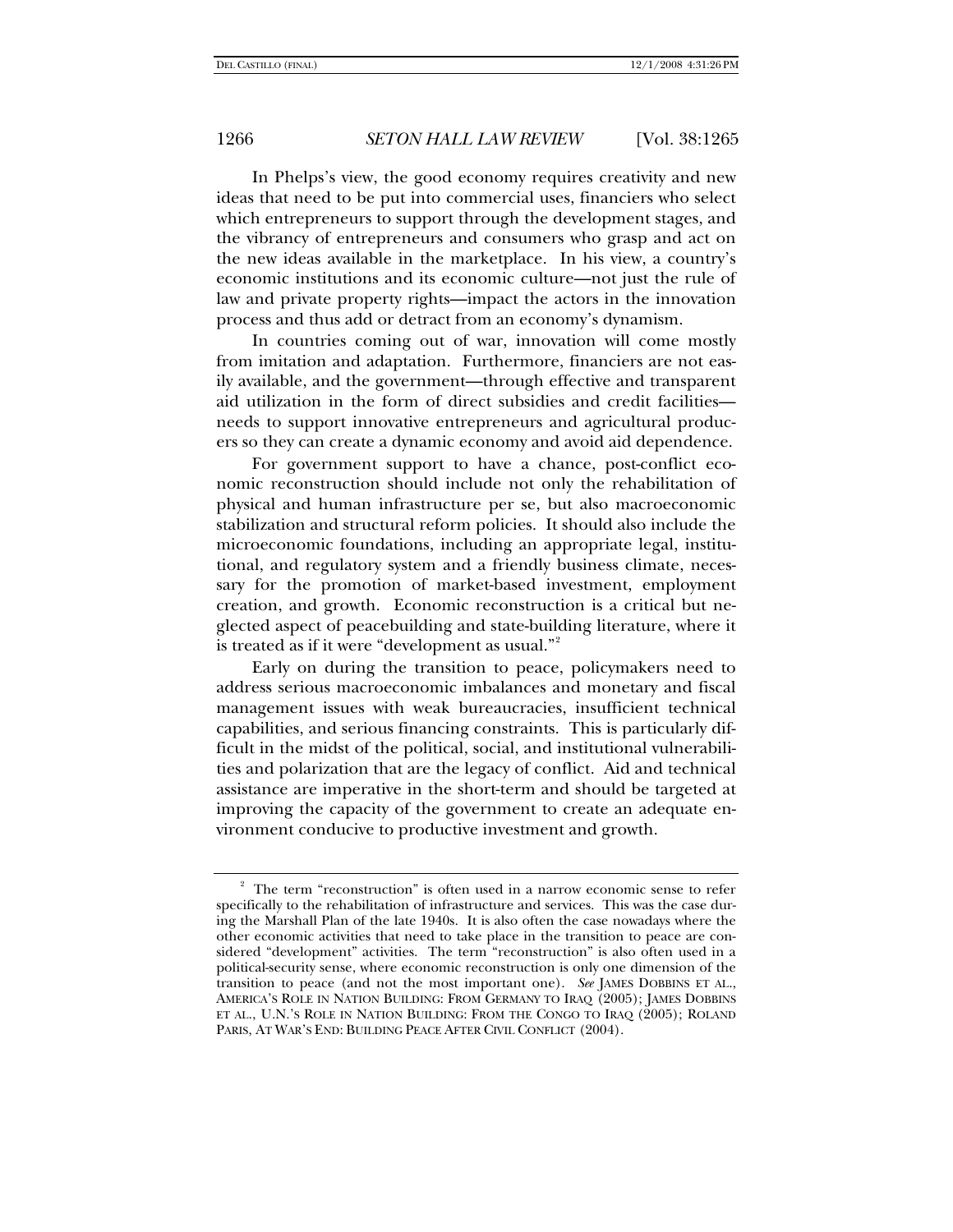With the support of donors, governments need to make an effort early on to reactivate the private sector through the promotion of a good business climate for investment. This includes modernized institutions, an appropriate legal and regulatory framework, an adequate banking system, a lean and effective bureaucracy, and policies for human development. It is particularly important in post-conflict transitions that economic growth create broad-based employment. Unless the population at large perceives a "peace dividend" in the sense of better access to basic services and infrastructure and a noticeable improvement in their standard of living, the transition to peace will not be sustainable.

Adequate job creation is critical for the success of economic reconstruction. However, job creation of viable and licit jobs has proved particularly difficult in the post-conflict context of the last two decades. The failure of economic reconstruction not only has had tragic human consequences for war-torn countries, but it also has had costly consequences in terms of military, security, and peacekeeping expenditures for the donor community.

With the exception of El Salvador $^{\rm 3}$  $^{\rm 3}$  $^{\rm 3}$  and Croatia, $^{\rm 4}$  $^{\rm 4}$  $^{\rm 4}$  economic reconstruction has had a poor record in the post–Cold War period. Many countries have been considered a success because they have not reverted to war. This is clearly the case of Mozambique, Bosnia and Herzegovina, and Uganda, for example. From an economic point of

<span id="page-2-0"></span><sup>3</sup> For an analysis of the transition from war to peace in El Salvador, see KEEPING THE PEACE: MULTIDIMENSIONAL U.N. OPERATIONS IN CAMBODIA AND EL SALVADOR (Michael W. Doyle, Ian Johnstone & Robert C. Orr eds., 1997); Graciana del Castillo, *Auferstehen aus Ruinen: Die besonderen Bedingungen des Wirtschaftlichen Wiederaufbaus nach Konflikten* [Postconflict Economic Reconstruction: A Development-PLUS Challenge], DER ÜBERBLICK, Dec. 2006, at 42; Graciana del Castillo, *Arms-For-Land Deal: Lessons from El Salvador*, *in* KEEPING THE PEACE: MULTIDIMENSIONAL U.N. OPERATIONS IN CAMBODIA AND EL SALVADOR 342 (Michael W. Doyle, Ian Johnstone & Robert C. Orr eds., 1997) [hereinafter *Arms-For-Land Deal*]; Graciana del Castillo, *Post-Conflict Peacebuilding: The Challenge to the U.N.*, 55 CEPAL REVIEW 27 (1995) [hereinafter *The Challenge to the U.N.*]; Graciana del Castillo, *Post-Conflict Reconstruction and the Challenge to the International Organizations: The Case of El Salvador*, 29 WORLD DEV. 1967 (2001); Alvaro de Soto & Graciana del Castillo, *Implementation of Comprehensive Peace Agreements: Staying the Course in El Salvador*, 1 GLOBAL GOVERNANCE 189 (1995); and Alvaro de Soto & Graciana del Castillo, *Obstacles to Peacebuilding*, 94 FOREIGN POL'Y 69 (1994). 4

<span id="page-2-1"></span>The economic reconstruction of Croatia, by contrast to that of El Salvador, has been analyzed more in the context of the transition of Eastern Europe to marketbased economies, than as a country coming out of war. More research and analysis would be desirable to draw lessons from this experience for other war-torn countries. It would be particularly interesting to contrast the experience of Croatia, which is clearly on a path of normal development, to that of Bosnia and Herzegovina, which remains highly aid dependent. For a discussion of the differences between the transition in Eastern Europe and that of post-conflict countries see *infra* Part II.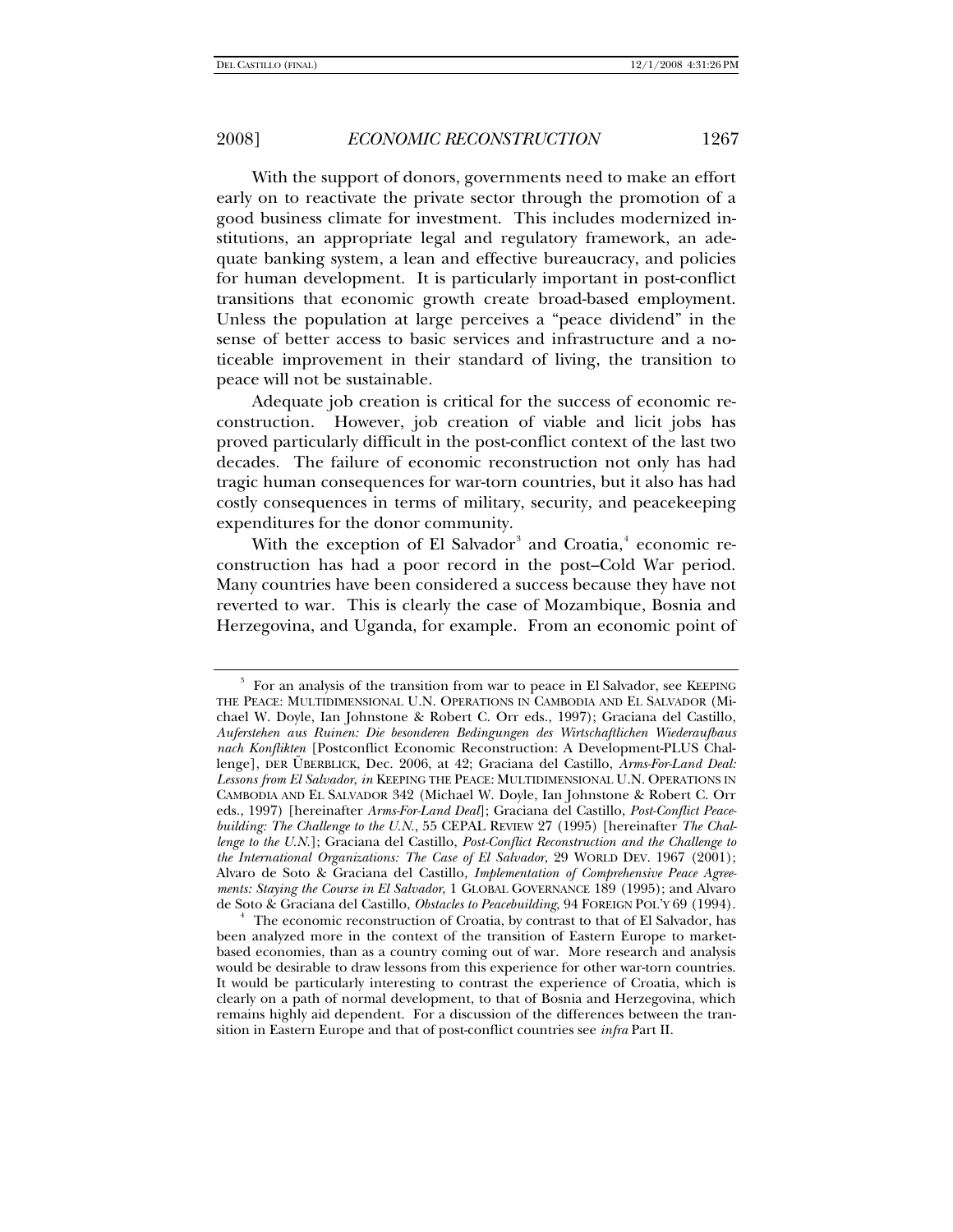view, however, these economies have become highly aid-dependent and thus provide an unsuitable model for economic reconstruction in the future. Inadequate economic policy frameworks and aid practices in Kosovo, Timor Leste, Afghanistan, Sierra Leone, Iraq, and many other countries, has not only impeded the creation of jobs necessary to improve the wellbeing of the populations but has also failed to facilitate long-lasting peace.

Post-conflict economic reconstruction puts a heavy burden not only on the countries themselves but also on the international community that facilitates and finances the transition to peace. Operationally, reconstruction involves a wide variety of international actors, ranging from the U.N. system as a whole to the international financial institutions (IFIs), the development organizations, bilateral and regional donors, and often a large number of non-governmental organizations (NGOs).

The IFIs, which include the Bretton Woods institutions—the International Monetary Fund (IMF or Fund) and the World Bank—and the regional development banks, play a critical role in establishing the economic and financial framework and the stabilization and structural reform policies which are critical for effective reconstruction. These institutions become involved in post-conflict economic reconstruction in different ways and at different stages. They assist countries at times of peace, and they renew their relationship with the country as soon as conflicts end, security conditions permit, and a credible government is in place. Because a critical aspect of reconstruction is building the institutions and capacity for market-based recovery and employment creation at the government level, the IFIs play a major role in economic reconstruction.

The purpose of this essay is fourfold. In Part II, I compare economic reconstruction at the end of the Cold War with successful reconstruction experiences from the past to analyze why the present day context has proven to be so challenging. In Part III, I discuss why—despite taking place in countries with low levels of development—economic reconstruction is not "normal development" but a "development-plus" challenge. In Part IV, I argue that policymaking under normal development is fundamentally different from policymaking in countries coming out of crises, and that the latter has a different set of priorities as well as constraints. Finally, in Part V, I examine and evaluate the role of the IFIs in supporting reconstruction, both through policy advice, technical assistance, and financing. I argue that the "business as usual approach" of the IFIs to post-conflict countries is inadequate and that recent proposals for reform will not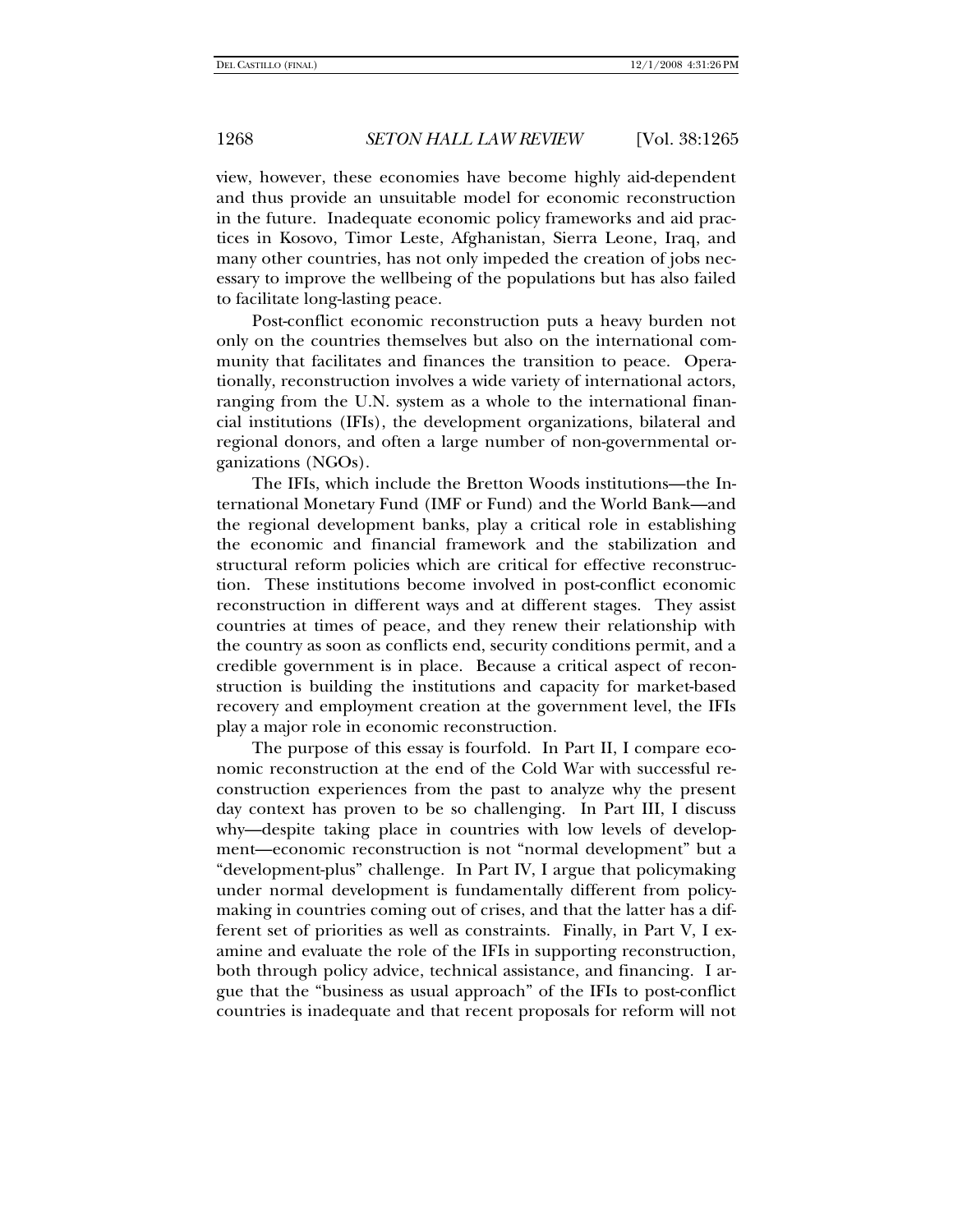suffice to make a difference. I also argue that to make these institutions more effective in supporting reconstruction, the IFIs should engage their executive boards and management in a broad-based highlevel debate with policymakers in post-conflict countries and with academics and practitioners from other organizations.

## II. RECONSTRUCTION IN WAR-TORN COUNTRIES: PAST AND PRESENT

As the Cold War ended in the late 1980s, many countries came out of civil war or other internal conflicts that had been fuelled by the Cold War. Because of the internal nature of the conflicts, these countries embarked on a multi-pronged transition. As Table 1 shows, this transition encompasses security, political, social, and economic processes.

| Table 1: Multi-Pronged Transition From War to Peace |                                                                                                |                                                                                                                                                            |  |  |  |
|-----------------------------------------------------|------------------------------------------------------------------------------------------------|------------------------------------------------------------------------------------------------------------------------------------------------------------|--|--|--|
| <b>Transition</b>                                   | From                                                                                           | To                                                                                                                                                         |  |  |  |
| Security                                            | Violence and insecurity                                                                        | Developing institutions to improve<br>public security                                                                                                      |  |  |  |
| Political                                           | Lawlessness and political exclusion                                                            | Developing a participatory govern-<br>ment and respect for the rule of law<br>and for human rights                                                         |  |  |  |
| Social                                              | Ideological, ethnic, religious, or<br>class confrontation                                      | Moving towards national reconcilia-<br>tion and the development of an insti-<br>tutional framework to address future<br>differences through peaceful means |  |  |  |
| Economic                                            | Ruined and corrupt war econo-<br>mies, statist policies, and large<br>macroeconomic imbalances | Embarking on economic reconstruc-<br>tion and the creation of viable<br>economies that would allow people<br>to make a decent and licit living             |  |  |  |

In contrast to earlier experiences, countries in the transition to peace at the present time are at low levels of development and have attempted to carry out the security, political, social, and economic transitions simultaneously.<sup>[5](#page-4-0)</sup> This has made economic reconstruction quite distinct and more challenging than reconstruction in the past

<span id="page-4-0"></span><sup>5</sup>  *See* Graciana del Castillo, *Afghanistan—The Way Forward*, 9 GLOBAL GOVERNANCE 153 (2003); Graciana del Castillo, *Economic Reconstruction in Post-Conflict Transitions: Lessons for the Democratic Republic of Congo*, (OECD Dev. Ctr. Working Paper No. 228, 2003); Graciana del Castillo, *The Rules of Post-Conflict Reconstruction*, PROJECT SYNDICATE, Aug. 2006.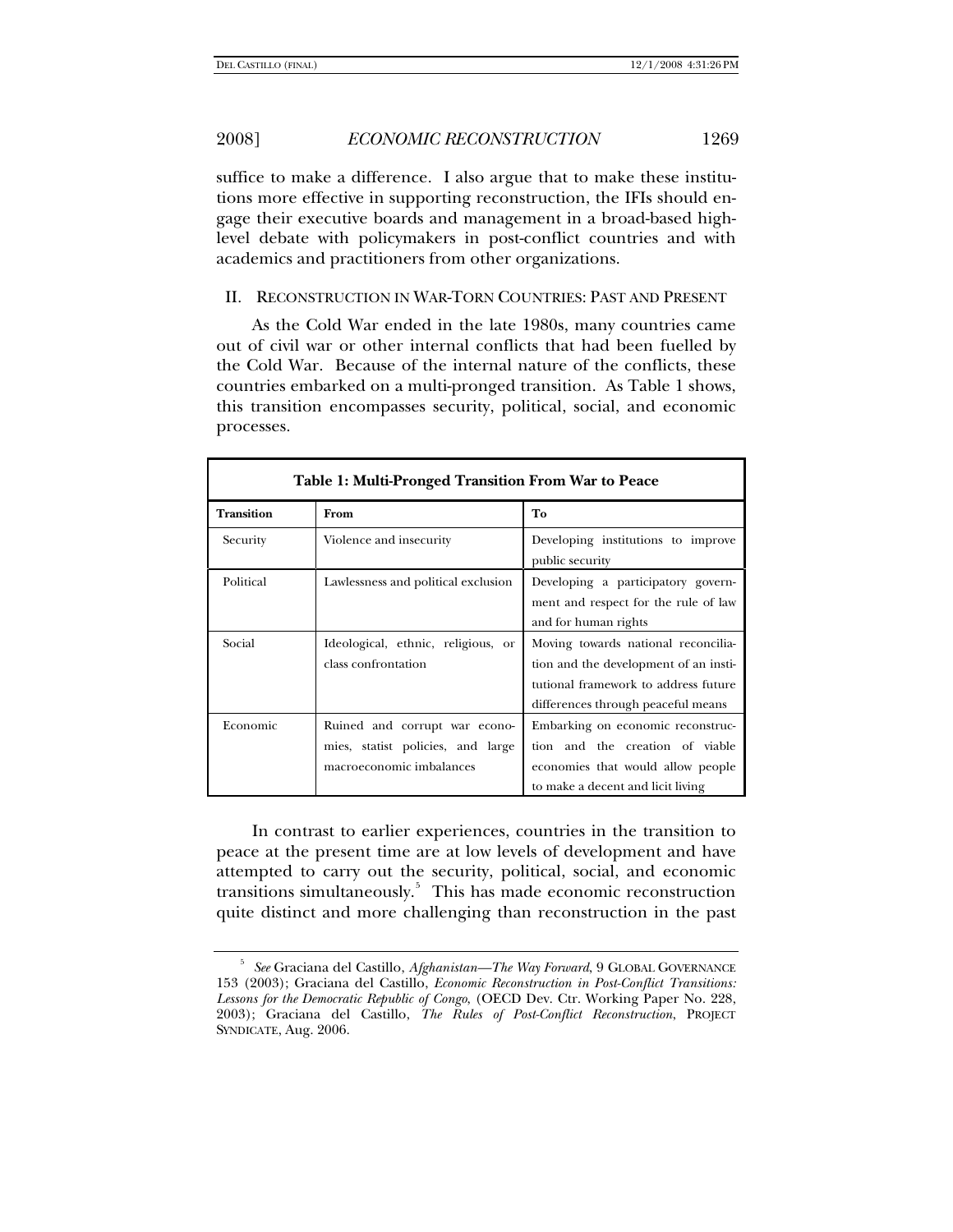(Table 2). Although it is not always easy to adapt strategies from one country to another or from one period to another when conditions are so diverse, it is nevertheless interesting to compare the presentday challenge with some of the successful experiences with reconstruction in the past, at least to understand why the present has been so overwhelmingly complex and the rate of failure so high. Until we understand what has gone wrong, we will not be able to improve it.

| Table 2: Reconstruction in War-Torn Countries: Past and Present |                                         |                                                     |                                   |                                          |                                      |                                                |
|-----------------------------------------------------------------|-----------------------------------------|-----------------------------------------------------|-----------------------------------|------------------------------------------|--------------------------------------|------------------------------------------------|
|                                                                 | Germany<br>& Japan<br>(late 1940s)      | Other<br>Euro-<br>pean<br>Countries<br>(late 1940s) | South<br>Korea<br>(early<br>1950s | Vietnam<br>$(1980s \&$<br>1990s          | Eastern<br>Europe<br>(early<br>1990s | Post-Cold<br>War<br>(1990s)                    |
| <b>Conflict</b>                                                 | Interstate                              | Interstate                                          | Intra/<br>Inter                   | Intra/<br>Inter                          | Some<br>countries                    | Intrastate                                     |
| Transition:                                                     | Political/<br>Economic                  | Political/<br>Economic                              | Eco-<br>nomic                     | Socio-<br>Eco-<br>nomic                  | Eco-<br>nomic/<br>Political          | Political/<br>Security/<br>Social/<br>Economic |
| Political                                                       | Yes                                     | No                                                  | No                                | No                                       | Yes                                  | Yes                                            |
| Security                                                        | No                                      | No                                                  | No                                | No                                       | No                                   | Yes                                            |
| Social                                                          | No                                      | No                                                  | No                                | Yes                                      | No                                   | Yes                                            |
| Economic                                                        | No                                      | No                                                  | N <sub>o</sub>                    | Yes                                      | Yes                                  | Yes                                            |
| Level of De-<br>velopment                                       | High                                    | High                                                | Low                               | Low                                      | Med                                  | Low                                            |
| Education/<br>Gender Gap                                        | Good                                    | Good                                                | Bad                               | Good                                     | Good                                 | Bad                                            |
| Market-<br><b>Based</b><br>Framework                            | Yes                                     | Yes                                                 | Yes                               | N <sub>o</sub>                           | N <sub>o</sub>                       | N <sub>o</sub>                                 |
| Foreign As-<br>sistance                                         | U.S. (Mar-<br>shall Plan<br>in Germany) | U.S.<br>(Marshall<br>Plan)                          | U.S.                              | Interrup-<br>tion<br>USSR/<br><b>CME</b> | EU/IFIs                              | IFIs, UN,<br>Bilateral,<br><b>NGOs</b>         |
| Output                                                          | Collapse                                | Collapse<br>for some                                | No<br>collapse                    | No<br>collapse                           | Collapse                             | Boom then<br>bust                              |

It is widely recognized that the Marshall Plan of 1948–52 for the reconstruction of Europe has been the most successful strategy for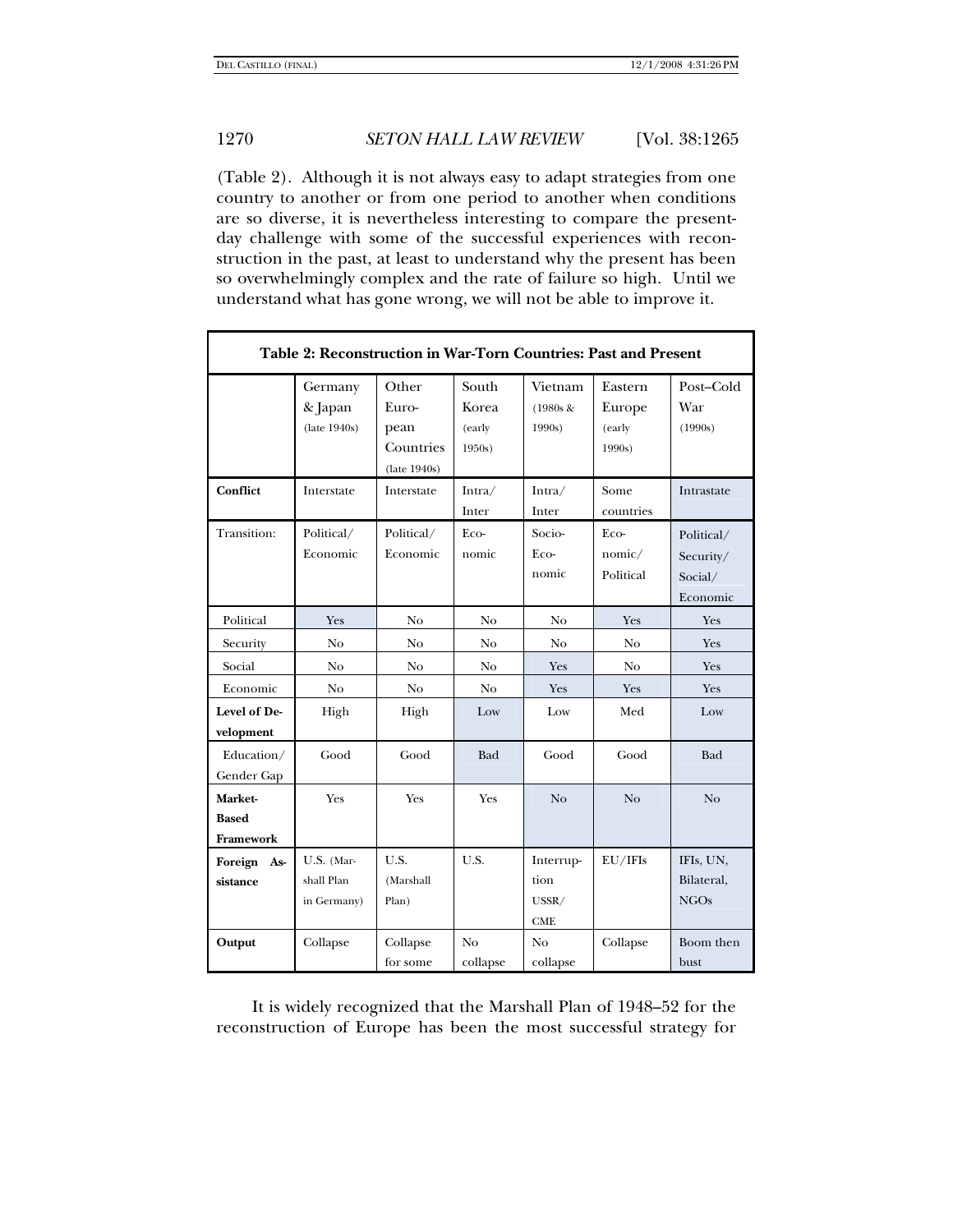reconstruction ever. Although there are clear lessons from this experience for the post–Cold War countries attempting reconstruc-tion,<sup>[6](#page-6-0)</sup> Europe (with the exception of Germany) did not go through a political or social transition at the time of economic reconstruction. In fact, these countries had mature political and economic systems that could be used in the process of reconstruction. At the same time, because of the inter-state nature of the conflict, there was no need for national reconciliation as there is in countries coming out of civil war so that former enemies can live with each other in the same community. Nor was there a problem with security after the war ended, because institutions for public security were in place and effective. Furthermore, European nations had rather homogeneous and educated populations and a market-based economic framework in place.

Economic institutions in Europe were strong, human and government capabilities were adequate, and security was no longer a problem after the war ended. This facilitated economic reconstruction and made it very different from reconstruction in the new context. Nowadays, most countries in the transition to peace have to create civilian police forces because they had become militarized societies during the war. They also need to make serious efforts at national reconciliation to ensure that former combatants, refugees, and the internally displaced can return to their communities and live in peace. This imposes serious financial and time constraints on economic reconstruction.

In Vietnam,<sup>[7](#page-6-1)</sup> another case of successful economic reconstruction, the need for reconciliation between the North and the South was large after the U.S. troops left the country in 1975. Thus, economic reconstruction took place amid the social transition. Contrary to the present-day experiences, however, Vietnam did not move to-

<span id="page-6-0"></span><sup>6</sup> For an analysis of the Marshall Plan and lessons for post–Cold War cases, see GRACIANA DEL CASTILLO, REBUILDING WAR-TORN STATES: THE CHALLENGE OF POST-CONFLICT ECONOMIC RECONSTRUCTION 21-26, 78-91 (2008).

<span id="page-6-1"></span>Because of the lack of involvement of the international community in Vietnam prior to the early 1990s, it is not easy to find good information about the early period with reconstruction. For an interesting early study see Gabrielle Lipworth & Erich Spitäller, *Viet Nam—Reform and Stabilization: 1986-92* (Int'l Monetary Fund, Working Paper No. 93/46, 1993). *See also* A. Terry Rambo, Nguyen Mann Hung & Neil L. Jamieson, *The Challenges of Vietnam's Reconstruction*, ASIA PACIFIC ISSUES, Apr. 1993, at 5. For more recent analyses, see POST-CONFLICT RECONSTRUCTION IN JAPAN, REPUBLIC OF KOREA, VIETNAM, CAMBODIA, EAST TIMOR AND AFGHANISTAN: PROCEEDINGS OF AN INTERNATIONAL CONFERENCE IN HIROSHIMA (Nassrine Azini, Matt Fuller, & Hiroko Nakayama eds., 2002); and INITIATIVE FOR POL'Y DIALOGUE, VIET NAM COUNTRY DIALOGUE (2004).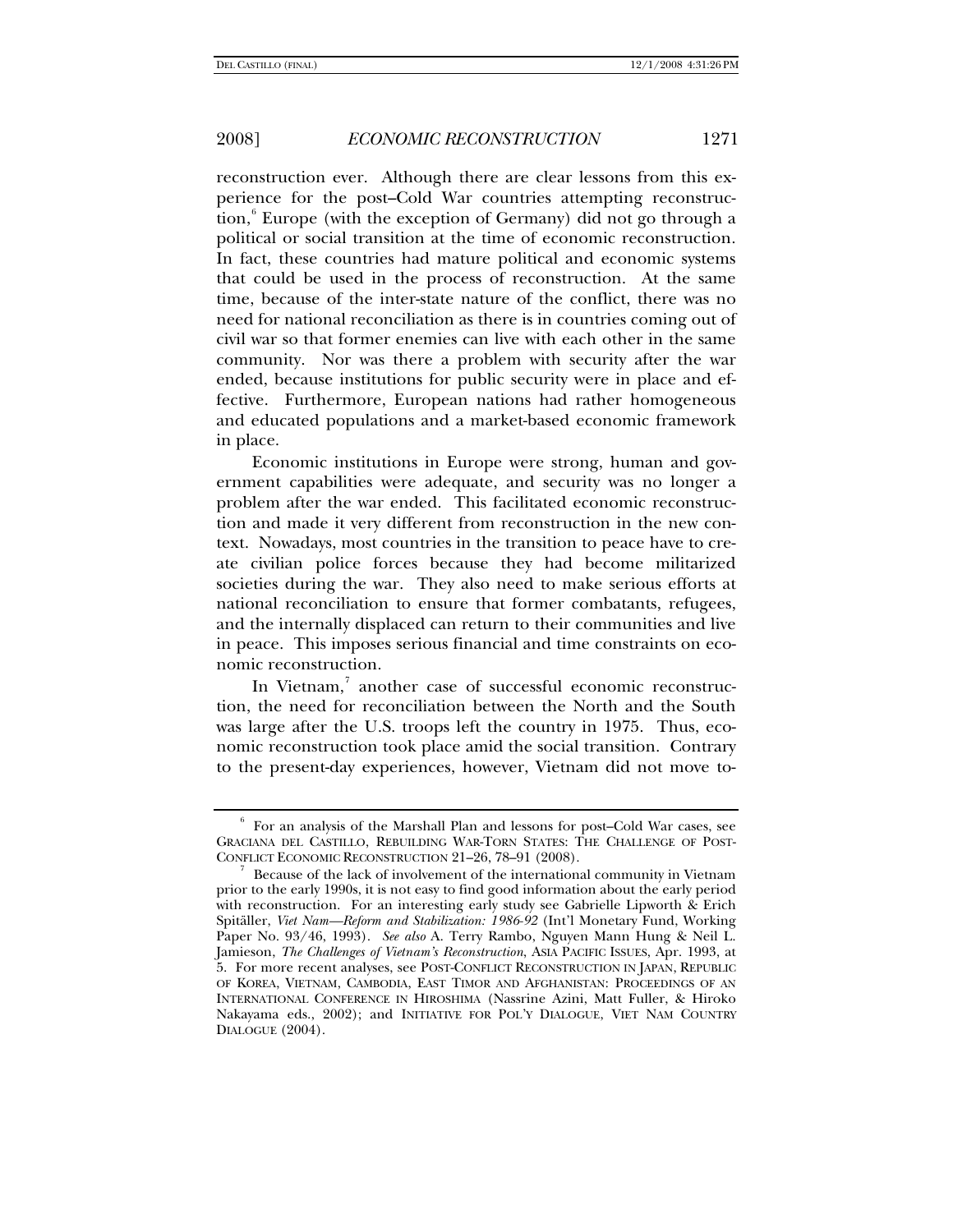ward a more participatory type of government at the same time. By remaining a single-party system, Vietnam avoided the political transition. Vietnam was also different from the more recent experiences in that, due to the U.S. embargo which lasted until 1993, there was no involvement from the IFIs and reconstruction took place with little foreign assistance.

Reconstruction in Vietnam was similar to many post–Cold War experiences in the sense that it involved a country at a very low level of development. Despite this, a mixture of Confucian and Communist influences in Vietnam had resulted in a well educated population in terms of literacy with hardly any gender gap, despite per capita income levels comparable to those of Afghanistan. This was indeed a significant advantage in the reconstruction of Vietnam, particularly in comparison to countries in Africa, Central America, and Asia where low levels of education and the gender gap have been serious constraints to effective reconstruction.

Korea in the 1950s is another example of successful economic reconstruction, under very different conditions from those in Vietnam. Reconstruction in Korea started with very low levels of development, with illiteracy rates among the highest in the world, but with large amounts of U.S. aid.<sup>[8](#page-7-0)</sup> Like Vietnam, Korea did not go through

<span id="page-7-0"></span><sup>8</sup> United States assistance to Korea while the Cold War was ranging was quite different from what it had been in Japan a few years earlier. In Japan, the United States's first objective had been to "demilitarize and democratize" Japan with little economic assistance. Thus, the reactivation of the economy was financed by the Bank of Japan through money creation, with serious inflationary consequences. Only in 1947, with the deepening of the Cold War, did the U.S. policy change in favor of economic reconstruction and building an industrial power in the Pacific. For details, see Koichi Hamada & Munehisa Kasuya, *The Reconstruction and Stabilization of the Postwar Japanese Economy: Possible Lessons for Eastern Europe*, *in* POSTWAR ECONOMIC RECONSTRUCTION AND LESSONS FOR THE EAST TODAY 155–87 (Rudiger Dornbusch, Wilhelm Nölling & Richard Layard eds., 1993). As part of the change in policy and in an effort to reopen private foreign trade, the Cotton Revolving Fund, a credit facility to reactivate the cotton spinning industry, was established in 1947. Nevertheless, efforts at providing aid at a large scale (an Asian "Marshall Plan") were put aside in late 1948 as the U.S. Congress massively cut aid and the National Security Council adopted Resolution 13/2, establishing a stringent stabilization and reconstruction program. This program, known as the Dodge Plan, was not unlike some of the more recent programs under the sponsorship of the IFIs in countries such as the Democratic Republic of Congo, Iraq, Afghanistan, and others, and consisted of tight monetary and fiscal policies and the unification of the exchange rate. For details of the Dodge Plan, see TAKAFUSA NAKAMURA, THE POSTWAR JAPANESE ECONOMY: ITS DEVELOPMENT AND STRUCTURE 21–49 (1981).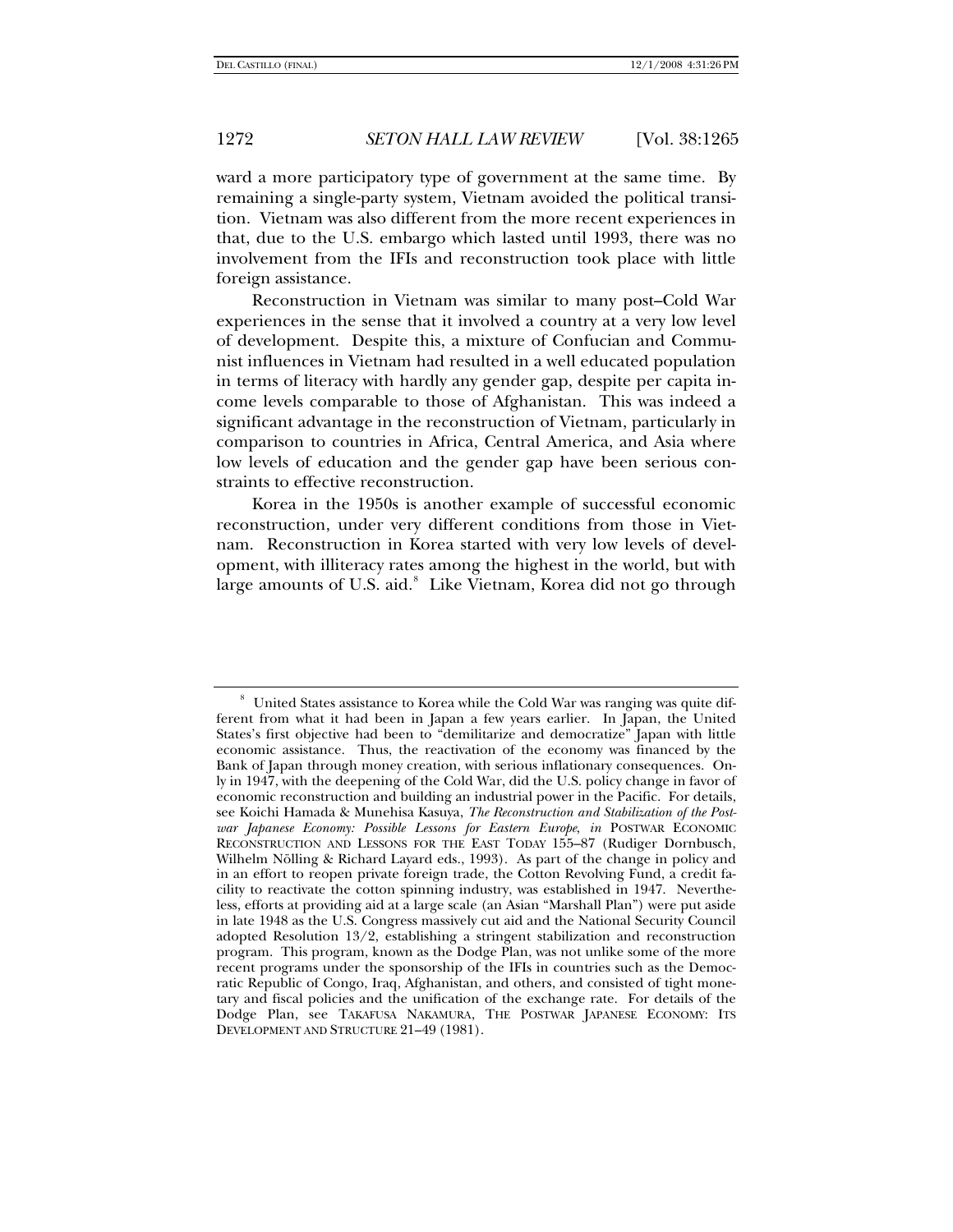a simultaneous political transition, but, unlike Vietnam, it did not need the move from state-led to market-based policies.<sup>[9](#page-8-0)</sup>

In Eastern Europe, several countries, particularly Bosnia and Herzegovina and Croatia, have gone through devastating conflicts, often involving more than one country. Nevertheless, economic reconstruction of these countries after the fall of the Berlin Wall differed from that of countries coming out of war at that time outside Europe because countries in Eastern Europe had stronger political systems. They also lacked the polarization created by years of internal conflict that has made policymaking particularly difficult in other countries. At the same time, they had better human resources and government capabilities that provided them with wider options in their move towards market-based policies.

Another notable difference between Eastern-European Countries and other post–Cold War experiences is that while economic reconstruction and the move from statist policies to market-based policies resulted in a collapse in output in the former, this was not the case in the latter.<sup>[10](#page-8-1)</sup>

The fact that output does not collapse—and in fact often grows rapidly—in countries outside Eastern Europe that have gone through the war-to-peace transition in the last two decades, not only gives them a false sense of success but also allows the IFIs to claim success for their policies. Because in the post–Cold War period the multipronged transition to peace takes place at low levels of development, foreign assistance and the presence of the international community in these countries is large. Such presence—which often includes large peacebuilding missions with military and police forces and civilian staff, as well as a number of other actors including the IFIs, other development agencies, bilateral donors, NGOs, and others—normally creates a boom in the immediate transition to peace.

Growth is not the same as the "dynamism" that Phelps discusses. This type of growth is neither healthy nor sustainable. Because a

<span id="page-8-0"></span><sup>9</sup> For a discussion of the reconstruction of South Korea and lessons for North Korea, see Jenny Town, *Post-War South Korean Economic Reconstruction: A Case Study* (Dec. 2007) (on file with author).<br><sup>10</sup> For an analysis of the economic reconstruction of Eastern Europe, see MARIO I.

<span id="page-8-1"></span>BLEJER & MARKO ŠKREB, FINANCIAL SECTOR TRANSFORMATION: LESSONS FROM ECONOMIES IN TRANSITION (1999); MARIO I. BLEJER & MARKO ŠKREB, CENTRAL BANKING, MONETARY POLICIES, AND THE IMPLICATIONS FOR TRANSITION ECONOMIES (1999); MARIO I. BLEJER & MARKO ŠKREB, MACROECONOMIC STABILIZATION IN TRANSITION ECONOMIES (1997); ROMAN FRYDMAN, ANDRZEJ RAPACZYNSKI, & JOHN S. EARLE, THE PRIVATIZATION PROCESS IN CENTRAL EUROPE (1993); ROMAN FRYDMAN, ANDRZEJ RAPACZYNSKI, & JOHN S. EARLE, THE PRIVATIZATION PROCESS IN RUSSIA, UKRAINE AND THE BALTIC STATES (1993).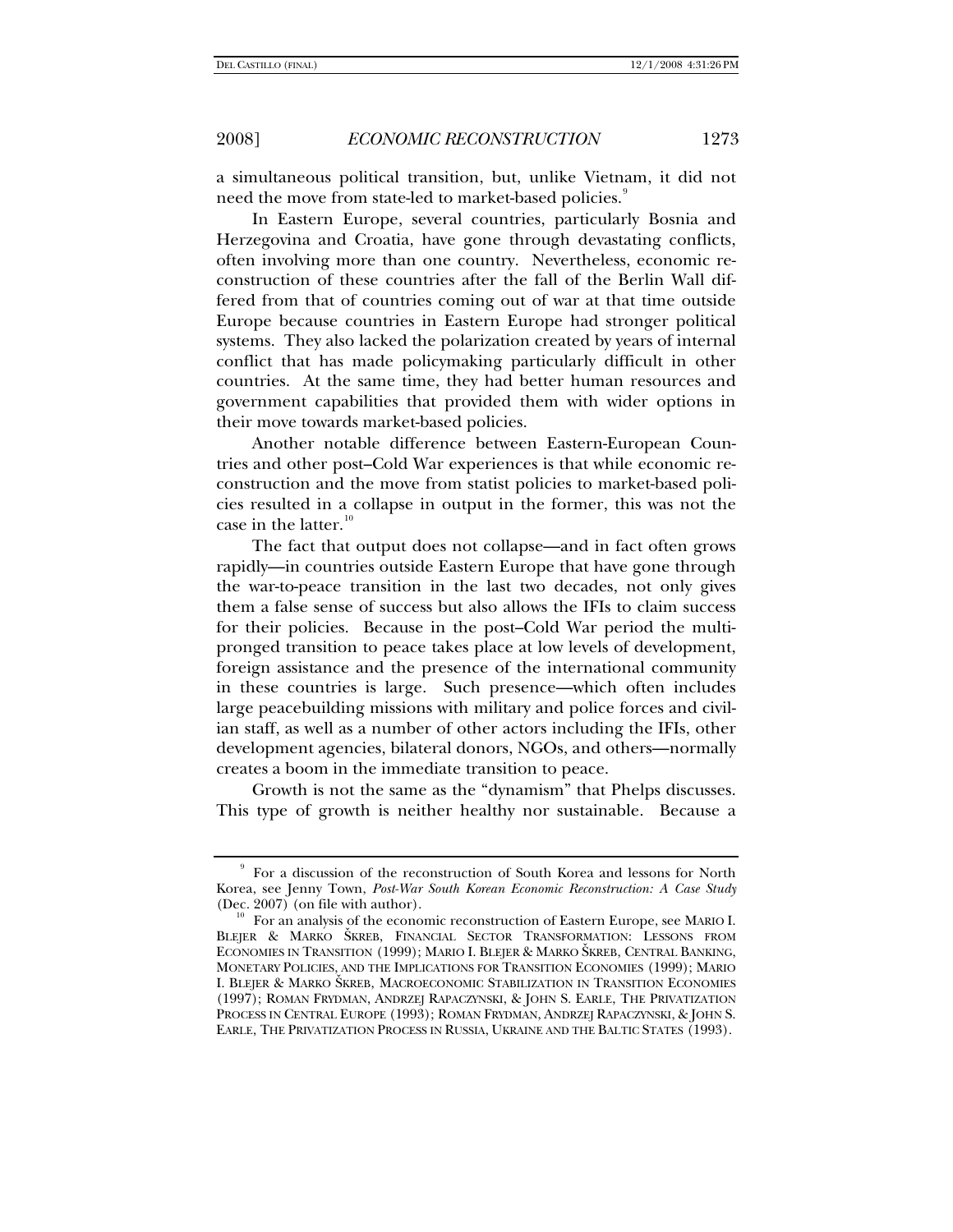large presence of the international community in poor countries creates a large number of distortions in terms of inflation, higher rents, misallocation of human capital and other resources, it is difficult to make this type of growth healthy. To make growth sustainable and avoid the bust that normally follows as the international community's presence withers, the reactivation of the private sector through entrepreneurship and inclusion needs to take priority. In general, countries have not managed this challenge well, and many of them become seriously aid dependent in the transition to peace, a situation that is not sustainable in the long-term.

The absence of a "peace dividend," the heavy reliance on aid, and the slow transition from "humanitarian" to "reconstruction" aid has made recent reconstruction also different from the post–World War period. The peace dividend, which in a fiscal sense includes the reduction in military expenditure following the end of conflict, helped finance the European economies. At the same time, their governments were able to finance their budgets through bond issuing. The situation has been fundamentally different in the post–Cold War context: except for a few resource-rich countries, with Angola the most notorious, most post-conflict countries are now highly dependent on official aid flows—mostly in the form of grants—to fi-nance their reconstruction plans.<sup>[11](#page-9-0)</sup> Because Cold War related conflicts were largely foreign financed, military aid fell as war ended, depriving them of a peace dividend in the fiscal sense. Furthermore, because the transition often takes place in failed states, breakaway provinces, and some of the countries at the bottom of the United Nations Development Programme's (UNDP) *Human Development Index*, the reintegration of a large number of former combatants, returnees, and internally displaced into productive activities has proven particularly challenging.

Since the end of the Cold War, donors have provided large amounts of "humanitarian aid" to countries coming out of war in order to save lives and improve living conditions of the groups most affected by the conflict. Humanitarian aid allows vulnerable populations to increase their consumption of food and basic services. This, however, creates price and other distortions that discourage production and—like welfare programs—also discourages work and entrepreneurship. Only "reconstruction aid," which is directed mainly to-

<span id="page-9-0"></span> $11$  Despite oil revenue amounting to about \$90 billion since 2005, Iraq has used only a small amount in its own reconstruction. See, U.S. GOV'T ACCOUNTABILITY OFFICE, STABILIZING AND REBUILDING IRAQ: IRAQI REVENUES, EXPENDITURES, AND SURPLUS (2008).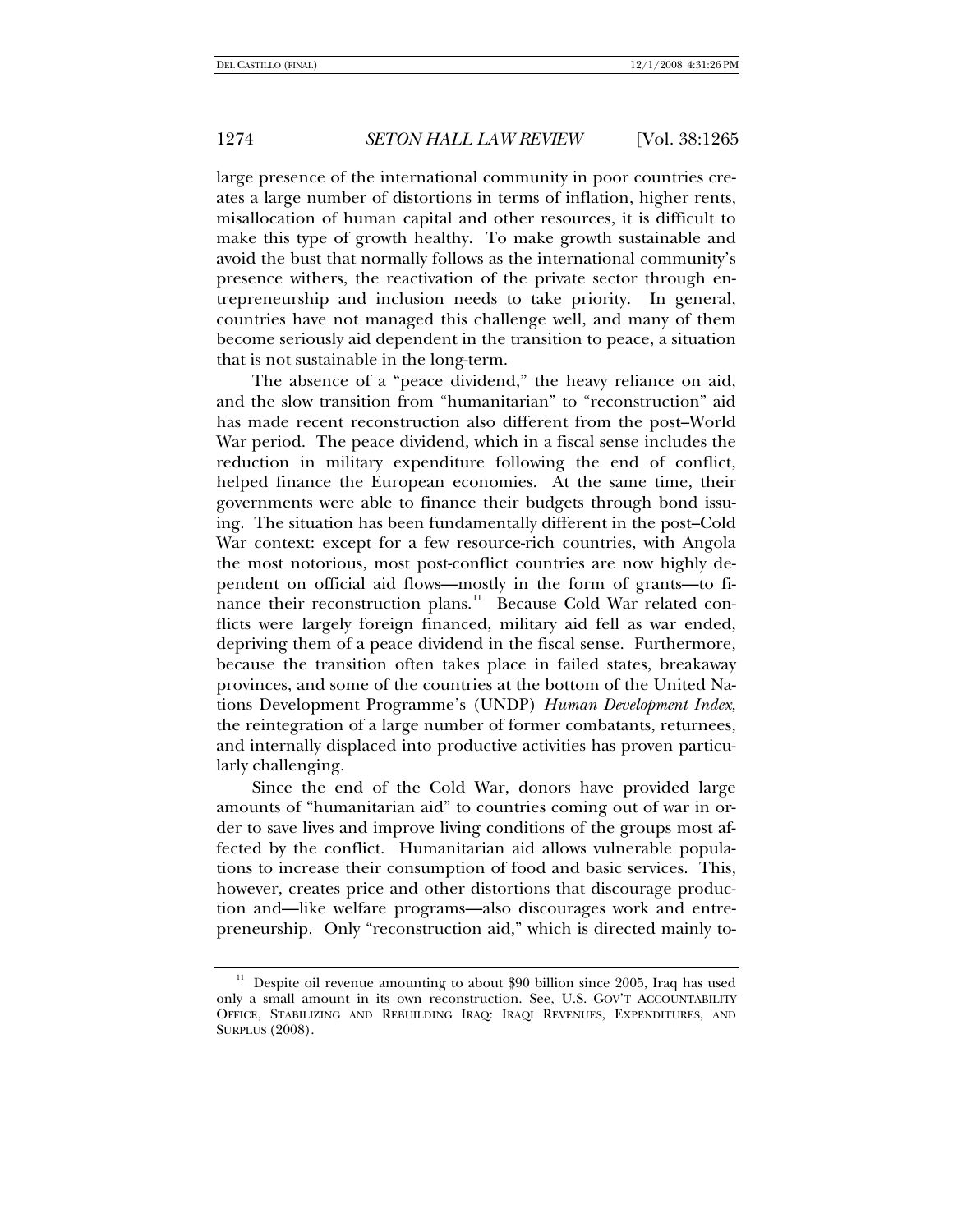wards investments in infrastructure, services, and the reactivation of agriculture, creates short-term employment. If reconstruction aid is well invested and the investment climate improves, this type of aid will also have a positive impact on longer-term job creation as firms reactivate and expand their activities in industry, services, and elsewhere. $12$ 

The difference between "humanitarian" and "reconstruction" aid—which has been often blurred in the present-day context by having the same actors providing both—was very clear at the time of the reconstruction of Europe following World War II. In his book entitled *The Marshall Plan*, Allen W. Dulles argued that it would be a waste of money for the United States merely to provide humanitarian aid to feed the Europeans for a year or two. He argued that reconstruction aid was necessary to give them the tools without which they would have little chance of righting their own war-torn countries. He stressed that policies adopted in the first year of the Plan would be decisive in determining how reconstruction proceeded. Dulles quoted Henry Hazlitt, a renowned journalist and advocate of free enterprise, who made the case that aid would be of little value unless Europe "discontinues policies which unbalance its trade and discourage or prevent production . . . . Unsound fiscal and economic policies can make any outside help futile." [13](#page-10-1)

In comparison with previous experiences, reconstruction in the post–Cold War period has a dismal record. This has to do with the difficulty of carrying out economic reconstruction amid the political, security, and social constraints described above. The financial burden of peace-related programs in these areas and their low level of development has made these countries highly dependent on aid. The focus on humanitarian rather than reconstruction aid, which has made job creation difficult, has been a major problem. In these situations, the political and security objectives often conflict with optimal economic and financial policies.

While policymakers, academics, and practitioners at the highest level debated every possible issue and policy option relating to economic reconstruction following the two World Wars, reconstruction following the Cold War has failed to generate such a debate. In its

<span id="page-10-0"></span> $12$  For an analysis of the differences between these two types of aid and the distinct impact on reconstruction, see Dimitri G. Demekas, Jimmy McHugh & Dora Kosma, *The Economics of Post-Conflict Aid*, (IMF, Working Paper No. WP/02/198,

<span id="page-10-1"></span>ALLEN W. DULLES, THE MARSHALL PLAN 101-02 (Michael Wala ed., Berg Publishers 1993) (original 1948 manuscript is located in the Allen W. Dulles Papers at Princeton University).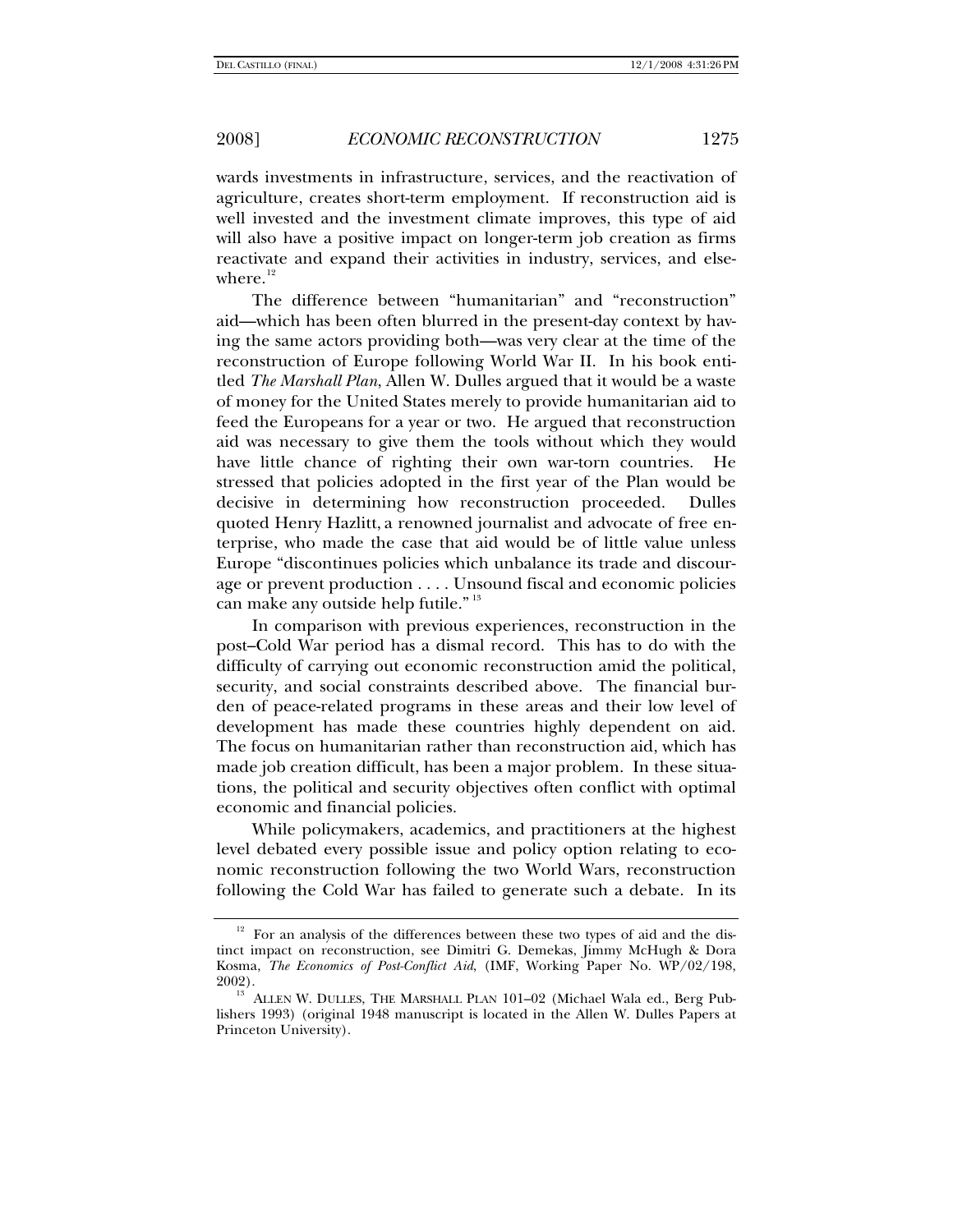absence, and because post-conflict economic reconstruction since the early 1990s has taken place amid low levels of development, it has been treated as "development as usual." This is how the IFIs approach reconstruction. It is the wrong approach and it needs to be corrected, particularly in light of the serious financial crisis that will lower the prospects for aid.

## III. A "DEVELOPMENT-PLUS" CHALLENGE

Post-conflict reconstruction is not "development as usual."<sup>[14](#page-11-0)</sup> Similarities do indeed exist between "normal development" and "postconflict economic reconstruction." In fact, economies coming out of internal strife or conditions of extreme socio-political upheaval share a number of characteristics with countries under normal development:

- Destroyed and distorted economies, low levels of development, and high levels of poverty;
- Weak institutional, legal, regulatory, and judicial systems;
- Poor governance, inadequate human resources and administrative and managerial capabilities; and
- High indebtedness, large arrears, and dependence on aid.

Furthermore, the same generic principles apply to both. For example, countries undergoing reconstruction—the same as those in the normal process of development—need to do the following:

- Build national capabilities and institutions;
- Promote on-the-job training; and
- Generate employment in a dynamic and relentless way.

Similarities between normal development and post-conflict economic reconstruction, however, should not lead to their conflation. Post-conflict countries have special needs, require specific activities, and have risks that are distinct from those under normal development. These are the reasons:

> • Governments in post-conflict countries need to carry out a number of additional activities, including the disarm-

<span id="page-11-0"></span><sup>14</sup> This argument is certainly not new. It was first discussed in *The Challenge to the U.N.*, *supra* note 3. It was developed in Graciana del Castillo, *Economic Reconstruction in Post-Conflict Transitions*, *in* PRAGUE TO PRETORIA: TOWARDS A GLOBAL CONSENSUS ON THE DOCTRINE OF PEACE SUPPORT OPERATIONS (Mark Malan & Christopher Lord eds., 2000). However, in the second half of the 1990s this argument was resisted by the development organizations, particularly the UNDP but also the World Bank that preferred to treat it as business as usual. For details on how these organizations argued at the time and how their thinking evolved over time, see DEL CASTILLO, *supra* note 6, at 31–35.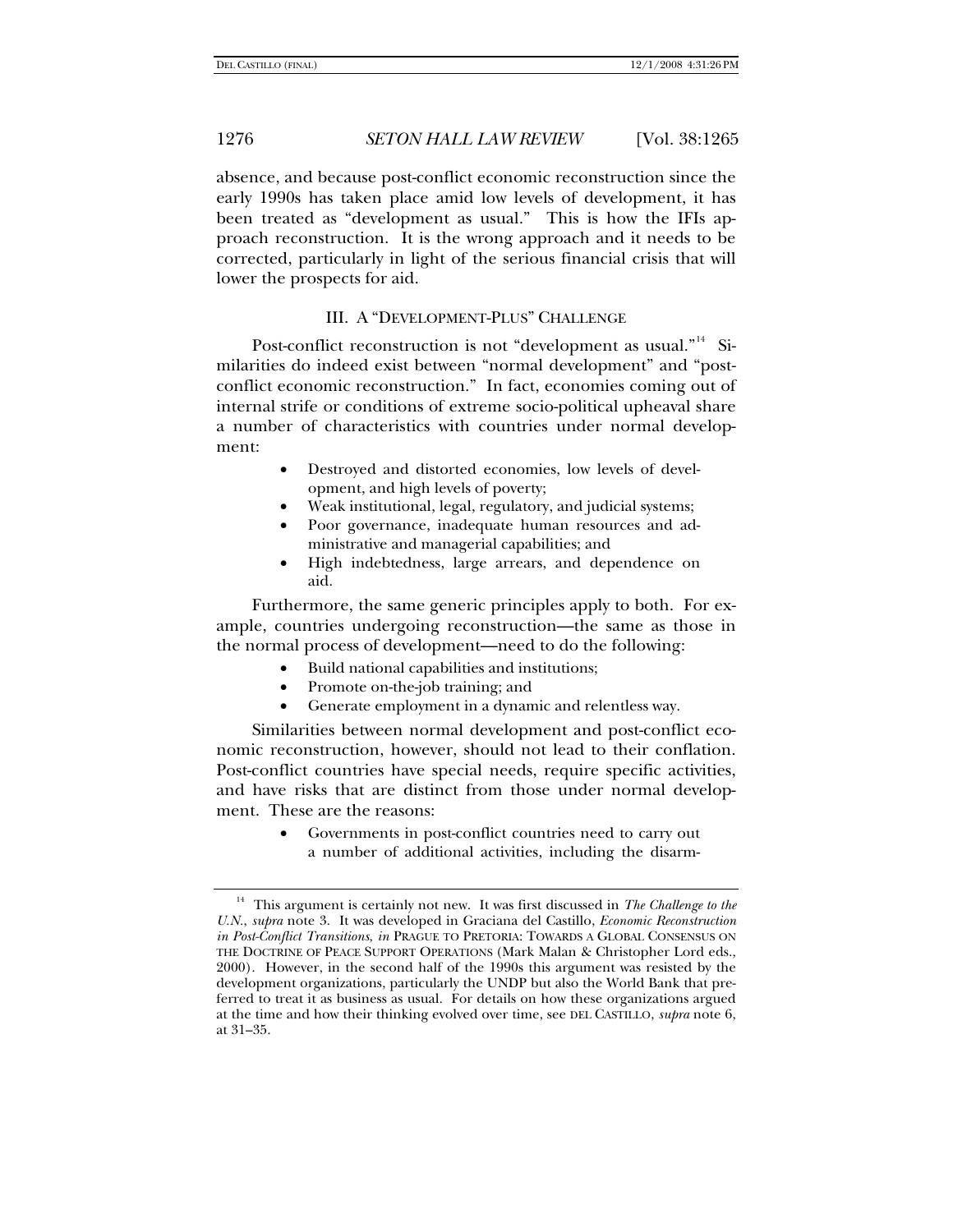ing, demobilization, and reintegration (DDR) into society and productive activities of former combatants and other groups that have been involved in the conflict, as well as the demining of their territory;

- Post-conflict economic reconstruction takes place amid the constraints and fiscal burden of the multi-pronged transition to peace; and
- Post-conflict countries have roughly a fifty percent chance of reverting to war or chaos<sup>[15](#page-12-0)</sup> which sets the stakes to succeed high.

Because of these factors, post-conflict reconstruction is a "development-plus challenge": countries emerging from protracted civil wars have to confront the normal challenge of socio-economic development while simultaneously accommodating the additional burden of national reconciliation and peace consolidation. The latter is essential so that former enemies can live with each other and address their grievances through political, institutional, and peaceful means.

The IMF and other IFIs, such as the World Bank and the regional development banks, play a critical role in post-conflict economic reconstruction. Putting aside the human cost of returning to conflict, $16$  the high risk that this entails makes reconstruction an investment with a potentially high-rate of return for national governments and the international community. If reconstruction is effective and it succeeds, large spending in military, security and peacekeeping operations will be avoided in the future.<sup>1</sup>

<span id="page-12-0"></span>See The Secretary-General, *Report of the Secretary-General on the Question of Development, Security, and Human Rights for All*, ¶ 114, *delivered to the General Assembly*, U.N. Doc.  $A/59/2005$  (Mar. 21, 2005). The report notes that "[r]oughly half of all countries that emerge from war lapse back into violence within five years." Id.

<span id="page-12-1"></span><sup>&</sup>lt;sup>16</sup> For example, the human cost of the Iraq war has been tremendous. American military casualties in Iraq since the invasion in 2003 have amounted to 4200. Casualties of coalition troops have been over 300 and of contractors have reached 450. Although figures vary, Iraqi deaths due to the U.S. invasion have been estimated by var-

<span id="page-12-2"></span><sup>&</sup>lt;sup>17</sup> AMY BELASCO, CONGRESSIONAL RESEARCH SERVICE, THE COST OF IRAQ, AFGHANISTAN, AND OTHER GLOBAL WAR ON TERROR OPERATIONS SINCE 9/11 (2008), reports cost estimates for Iraq of \$653 billion, for Afghanistan of \$172 billion, and for enhanced security \$28 billion (these figures include bridge financing until next administration takes over). Of these, about ninety-four percent of the funds were for the Department of Defense and only six percent for foreign aid programs and embassy operations and less than one percent for medical care of veterans. This shows how disproportionate the allocations have been. The Report also shows that while foreign aid programs dropped in Iraq from \$19.5 billion in fiscal year 2004 to an annual average of less than \$3 billion in the next four years, defense expenditure increased from \$56 billion to \$145 billion in fiscal year 2008. A larger investment in reconstruction early on, together with a good strategy and appropriate policies, could have avoided the large increase in military expenditure over the years. Peace-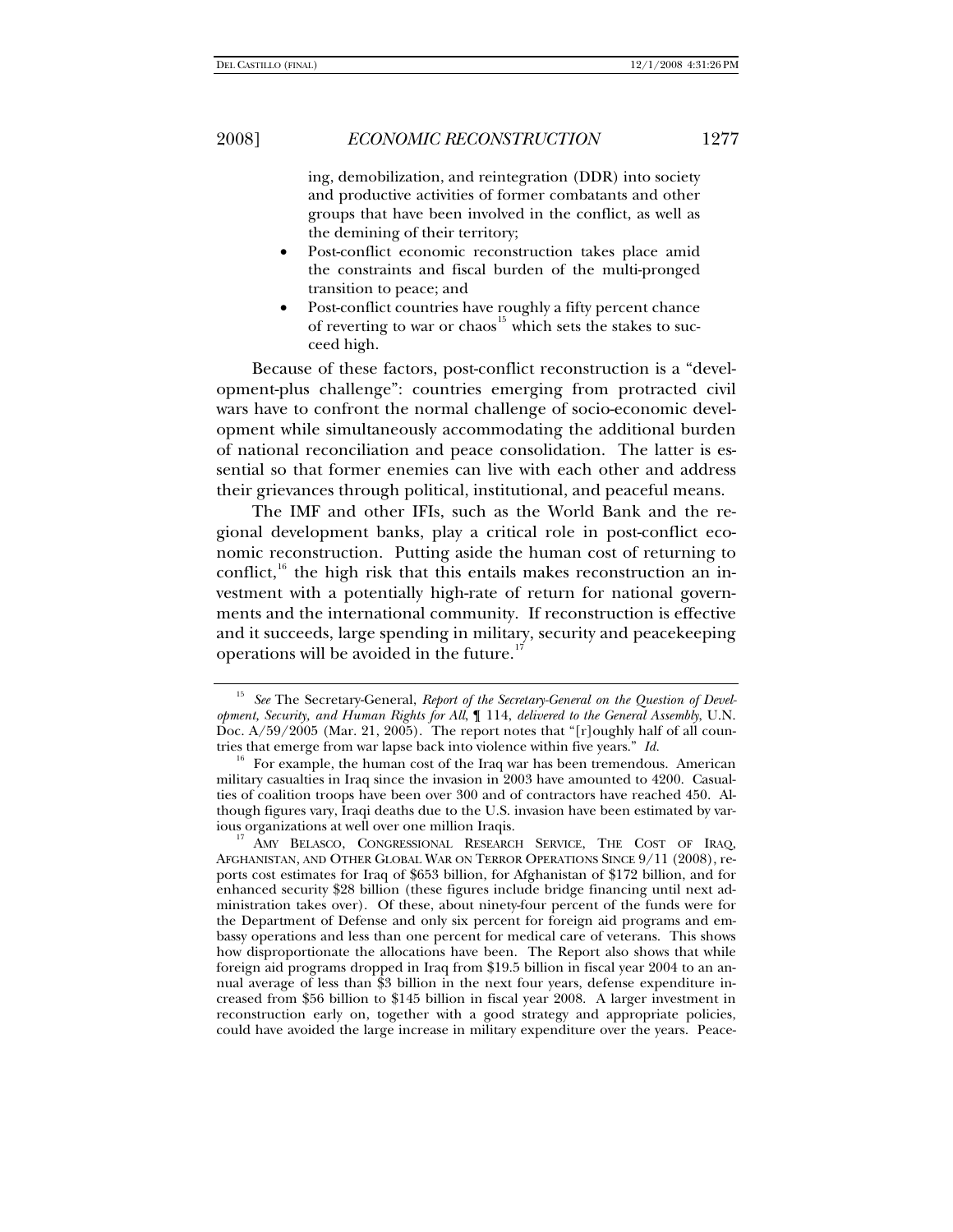The development-plus challenge that post-conflict countries face is particularly arduous because, after years of political polarization and ideological or ethnic confrontations, building consensus on macroeconomic policymaking is hard. At the same time, putting the economy back on a path of stabilization and growth becomes imperative if large numbers of former combatants of both sides, and other conflict-affected groups including returnees, internally displaced persons, and the resident population in former zones of conflict, are to be reintegrated effectively and permanently into the productive life of the country.

### IV. ECONOMIC POLICYMAKING IN CRISIS SITUATIONS

Economic policymaking during reconstruction—as well as following other crises such as financial chaos or natural disaster—is clearly distinct from policymaking in the normal process of development (Table 3). While under normal development, economic policies can be established with a medium- and long-term framework, reconstruction most often requires emergency policies that are often distortionary and normally contribute little or nothing at all to medium- and long-term development. This is true, for example, when food aid, that might be necessary to avoid a humanitarian disaster, distorts price mechanisms and work incentives which discourage the reactivation of the agricultural sector. It is also the case when temporary housing or medical centers have to be established to save lives but will not be long-lasting, and thus, will fail to contribute to the long-term development of the housing and health sectors.

keeping costs are also large. The 2008 to 2009 budget for U.N. peacekeeping is over \$7 billion, involving 90,000 uniformed personnel as compared to only 5000 expatriate civilians and 15,000 local ones.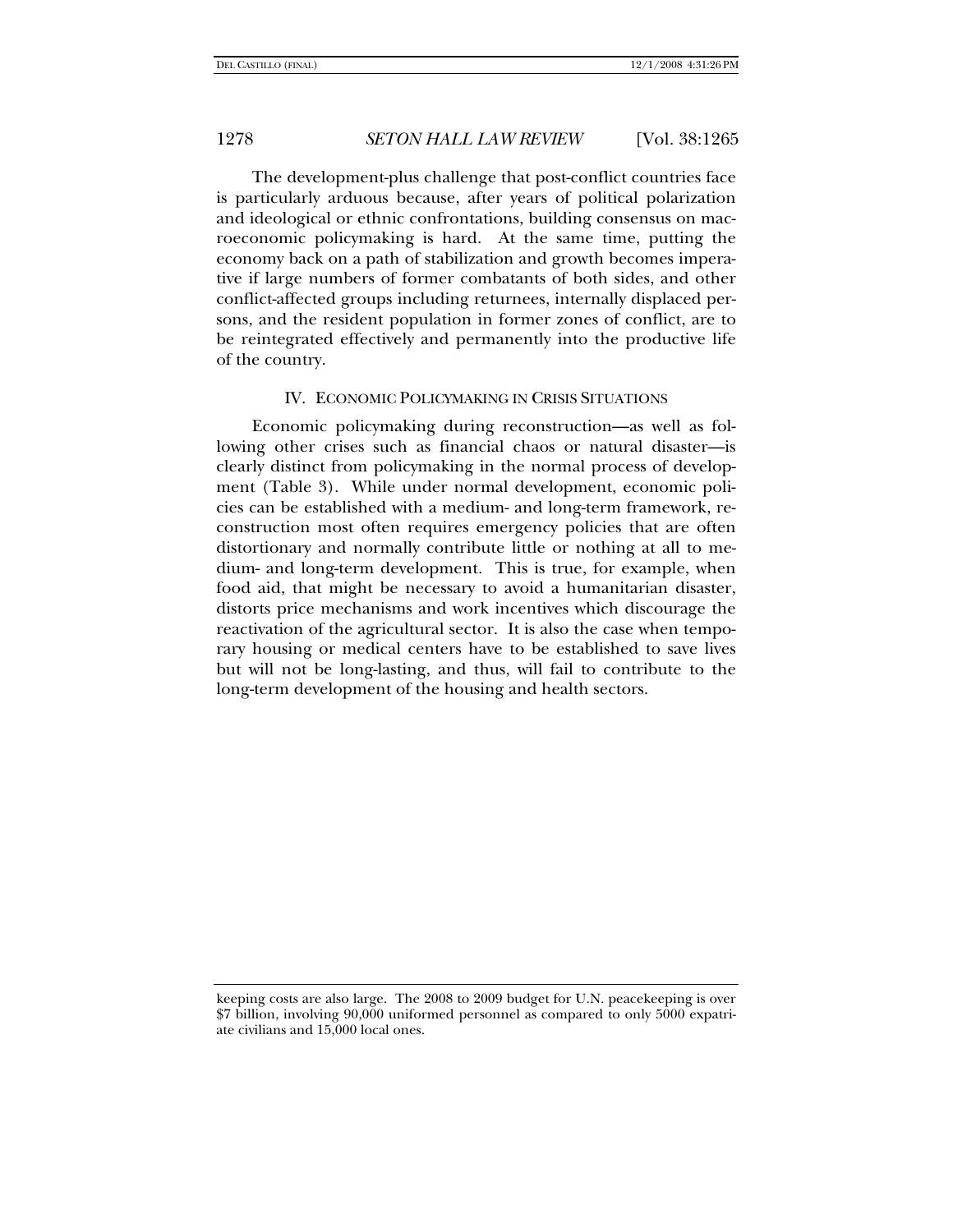| Table 3: Differences Between Policymaking in Normal<br><b>Development and in Crisis Situations</b> |                                                                                         |  |  |  |
|----------------------------------------------------------------------------------------------------|-----------------------------------------------------------------------------------------|--|--|--|
| <b>Normal Development</b>                                                                          | <b>Crisis Situations</b>                                                                |  |  |  |
| Medium and long-term framework                                                                     | Requires (distortionary) emergency pro-<br>grams                                        |  |  |  |
| Application of the "equity principle"                                                              | Application of the "ethics of reconstruc-<br>tion"                                      |  |  |  |
| Low and stable foreign assistance                                                                  | Sharp spikes in foreign assistance                                                      |  |  |  |
| Government establishes rule of law                                                                 | Foreign troops and police support rule of<br>law                                        |  |  |  |
| Foreign political involvement consid-<br>ered an interference in national affairs                  | Intensive and often intrusive political in-<br>volvement of the international community |  |  |  |

Policymaking under normal development is guided by different principles than in countries coming out of crises. While the ethics of normal development determines that all groups with the same need should be treated equally ("equity or development principle"), the ethics of reconstruction determines that groups most affected by the conflict should be given special attention in the short-term ("political principle or ethics of reconstruction"). This is so because of the high probability that these groups will revert to conflict should this not be the case. Development institutions, including the World Bank, have often found it difficult to break the equity principle that guides normal development and give special preferences to some groups over others with similar needs on the grounds that in post-conflict reconstruction the political objective should prevail at all times.

Two other factors that make policymaking different under normal development than during post-conflict reconstruction are the involvement of the international community in the domestic affairs of the countries and the spikes in international technical and financial assistance during reconstruction. Under normal development, the first factor would be considered interference with the internal affairs of the country and its national sovereignty. The second factor creates the challenge in post-crisis countries of effectively and transparently managing large flows of aid in the short-term and avoiding aid dependency in the medium- and long-term.

At the same time, the large physical presence of the international community in post-conflict countries often creates serious distortions as a result of these two factors. Such presence not only dis-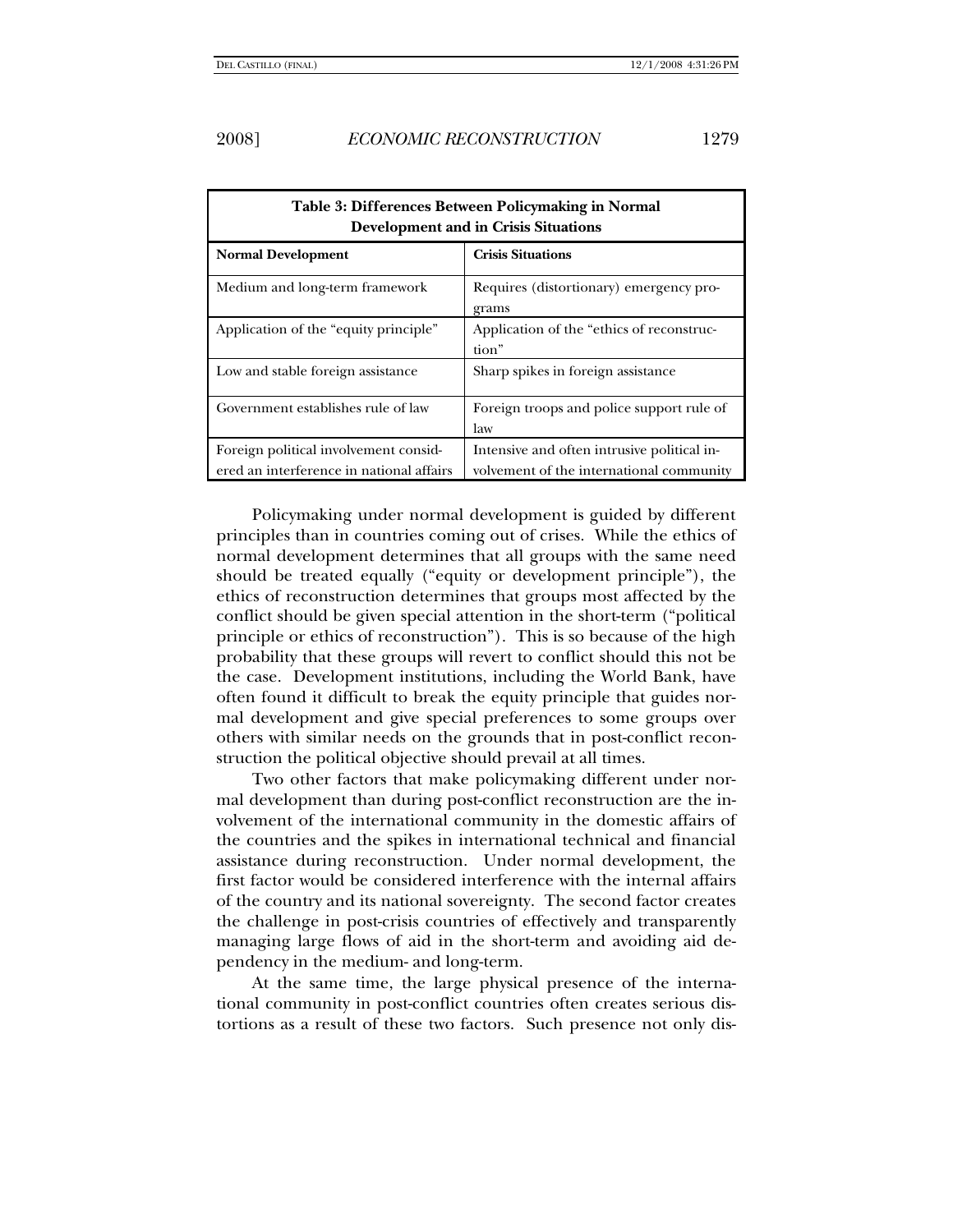torts prices, wages, and rents, but it also deprives the national civil service and other public offices of the most qualified people in the country. Furthermore, by employing those people in jobs in which they may eventually lose their skills, countries are affecting not only their present but also their future productive capacities. It is not hard to imagine how a civil engineer or an oncologist may lose their expertise after working for the United Nations or an NGO as a driver or translator for many years.

Countries in the normal process of development rely largely on domestic savings (the most important source of development finance in developing countries) to finance investment. Frequently, these countries also have access to inflows of private capital in the form of loans or foreign direct investment. Post-conflict countries, on the other hand, rely heavily on official flows (government aid and loans) for what often proves to be a long and difficult transition. Until governments establish credibility in the post-conflict transition and the issue of property rights is appropriately resolved, private flows (loans and foreign direct investment) will not be available during reconstruction.

### V. THE ROLE OF THE IFI

A critical factor in making peace sustainable—as we saw most tragically in Lebanon in the summer of 2006—is the need to disarm, demobilize, and reintegrate into society and into productive activities former combatants and other groups that have been involved in the conflict. This is a long and expensive process that has proved to have important fiscal and financial consequences. The last twenty years of reconstruction provide enough empirical evidence that DDR programs will not succeed unless the economy is rapidly brought onto a path of growth and employment creation. It is because of these factors that the IFIs play such a critical role in post-conflict economic reconstruction.

Given the dismal record of economic reconstruction in the last two decades and the need for a broad-based debate on issues and policy options to improve performance in the future, the role of the different actors—including the United Nations and its agencies, bilateral donors, NGOs and other actors, and the national governments themselves—should be questioned. The purpose here is to focus on the IFIs. In this regard, three questions become relevant:

> • Are macroeconomic stabilization policies and marketbased reforms "imposed" by the IFIs in post-conflict countries or has there been national "ownership" of these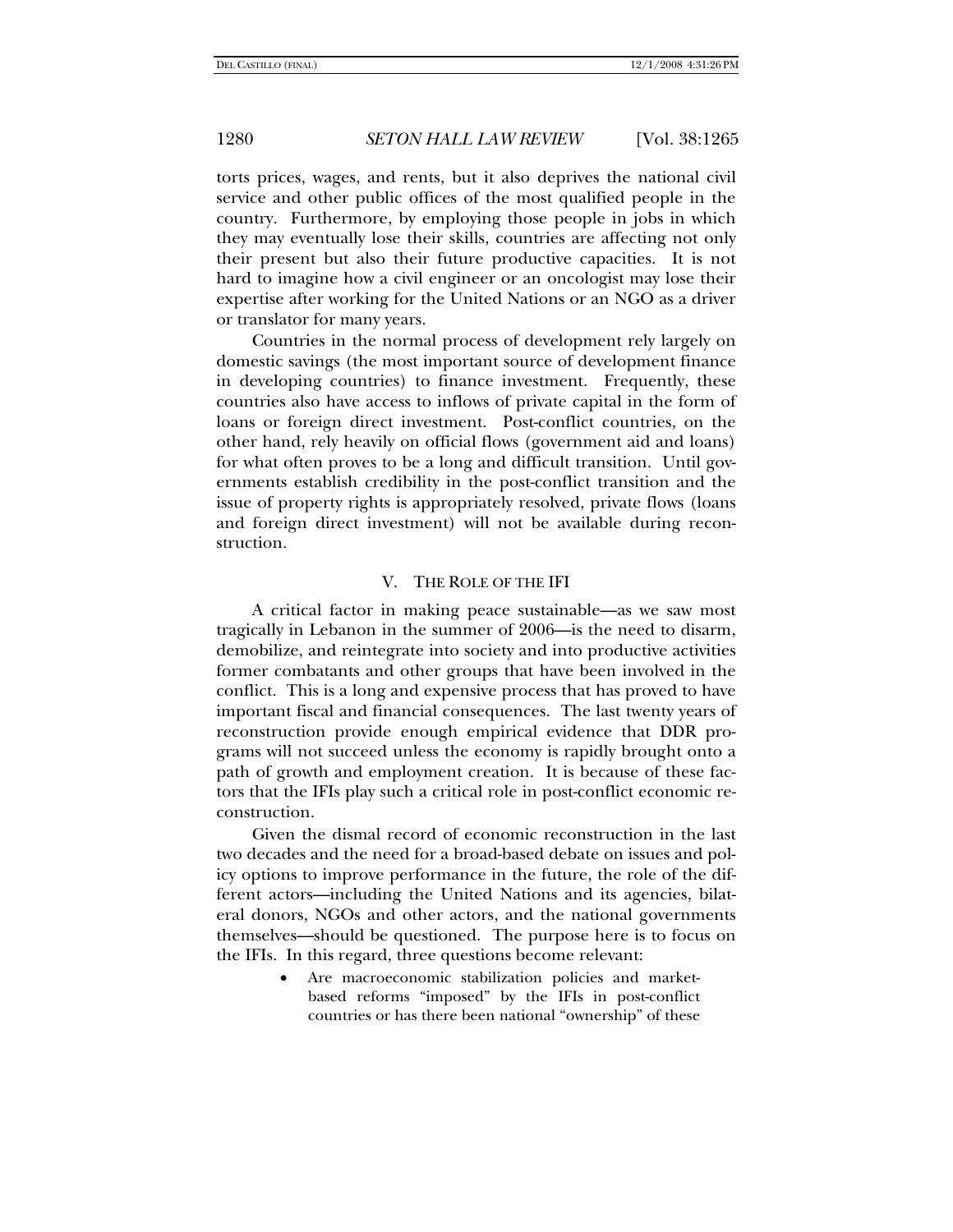policies?

- Is the macroeconomic and institutional framework designed by the IFIs "appropriate" for these countries?
- Are the IFIs' aid mechanisms "adequate" for effective policymaking in post-conflict countries?

Before these questions are answered, it is important to understand that the IFIs' involvement in post-conflict reconstruction takes place through four basic channels:<sup>[18](#page-16-0)</sup>

- Policy advice under different arrangements surveillance; staff-monitored programs (SMPs), or an upper-tranche program  $(UTC)$ ;<sup>[19](#page-16-1)</sup>
- Technical assistance and capacity building;
- Financing reconstruction; and
- Catalyzing resources from other institutions and governments.

Although there are overlapping areas in which the different IFIs collaborate, there is a basic division of labor among them. The IMF helps countries to rebuild their capacity in the fiscal, monetary, exchange, and statistical areas. The World Bank and the regional development banks focus on rebuilding the microeconomic foundations for investment, employment, and growth.

Although the IFIs can provide policy advice and technical assistance to all member states, the provisions of aid to post-conflict countries is normally restricted until the country clears debt arrears to the IFIs and normalizes any relations suspended because of those arrears. In addition to providing policy advice on a number of macroeconomic and microeconomic issues, the IFIs also advise post-conflict countries on how to solve the arrears problems and on debt renegotiations because many of them require debt relief.

### *A. "Ownership" of Market-Based Reforms*

A much-debated issue is whether the IFIs have "imposed" on post-conflict countries macroeconomic discipline and a market-based

<span id="page-16-0"></span><sup>&</sup>lt;sup>18</sup> For an analysis of IMF incursion into post-conflict countries see Int'l Monetary Fund [IMF], *Fund Involvement in Post-Conflict Countries*, BUFF/95/98, Sept. 19, 1995; IMF, *Fund Involvement in Post-Conflict Countries*, EBS/95/141, Aug. 16, 1995; World Bank, *Post-Conflict Reconstruction: The Role of the World Bank*, Apr. 1998; World Bank, *The World Bank's Experience with Post-Conflict Reconstruction*, 1998. *See also* IMF & World Bank, *Issues Note on Providing Additional Assistance to Post-Conflict Countries*, EBS/98/155, Sept. 1, 1998. See also, IMF, *Concluding Remarks by the Chairman: Issues Note on Providing Assistance to Post-Conflict Countries*, BUFF/98/102, Sept. 22, 1998.<br><sup>19</sup> UTC programs normally refer to Stand-By Arrangements (SBA) or Poverty Re-

<span id="page-16-1"></span>duction and Growth Facilities (PRGF).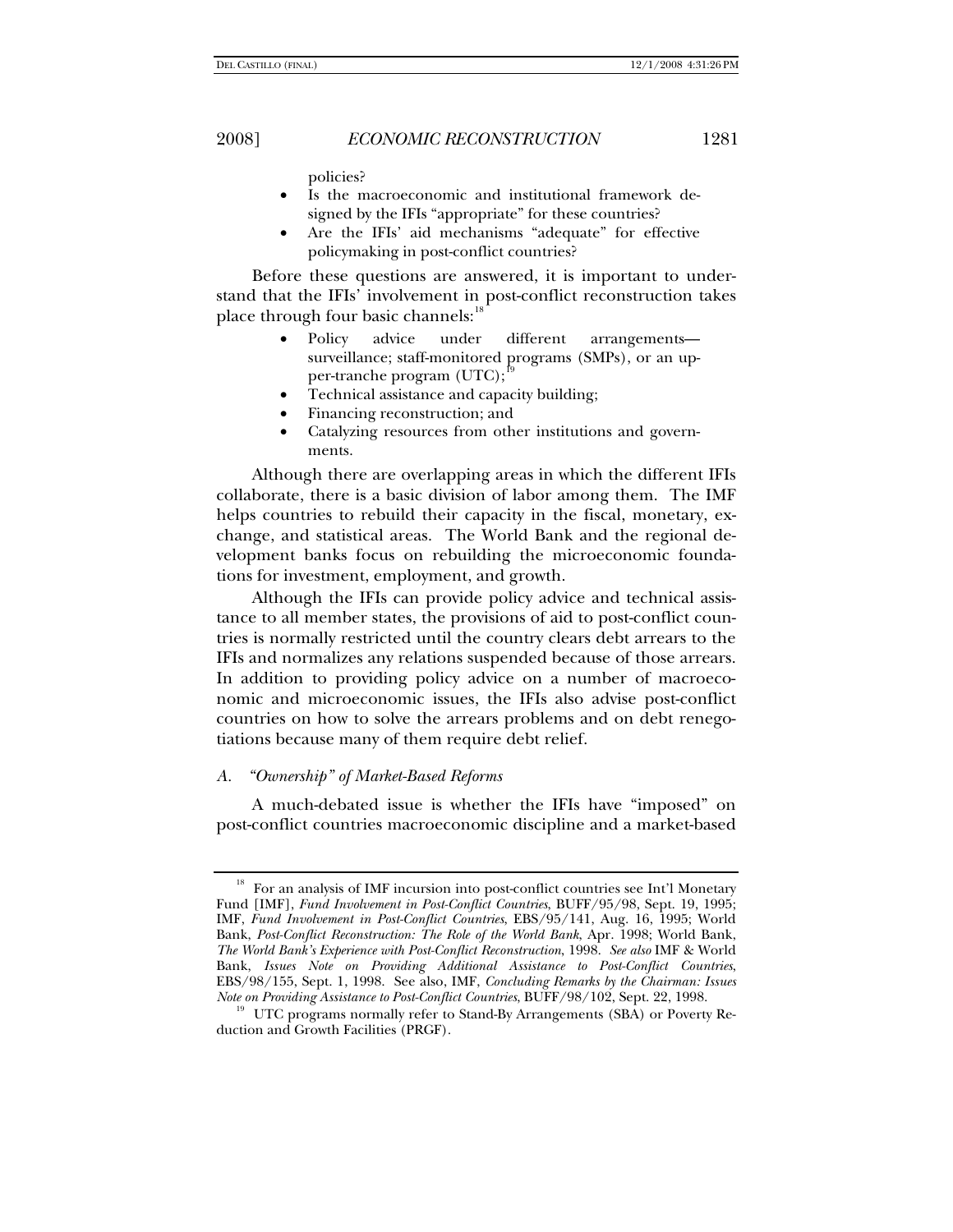framework, or whether there has been "national ownership" for such policies.

It seems that monetary and fiscal disciplines, as well as the market-based institutional frameworks developed by post-conflict countries, have not been "imposed" by the IFIs. In most cases it has been a more pragmatic than ideological move. With disillusion with central planning policies and the increase in globalization, even socialist countries such as Vietnam and China moved towards market-based policies and macroeconomic discipline on their own, without imposition from the IFIs.

At the same time, countries that embark on post-conflict economic reconstruction with weak fiscal and debt situations find it difficult to adopt expansionary Keynesian policies to stimulate aggregate demand through public work or other programs, unless they are able to rely on aid to do so. Because public jobs often become recurrent expenditures of the government and aid soon withers in the transition to peace to more normal and reduced levels, governments realize that the creation of employment requires a rapid reactivation of the private sector. It is in the ability to create such jobs through the promotion of entrepreneurship and through small-scale laborintensive agricultural production where recent experiences have largely failed.

Of course, countries have differed in the speed, sequence, and comprehensiveness with which they have followed stabilization policies and market-based reforms, and particularly on the role they have kept for the state in their economies. They have also differed with regard to government "ownership" of such policies and reforms.

In Vietnam, for example, after thirty years of war, reunification between the North and South took place in 1975. For the next decade, economic reform was conducted according to central planning in which the government exercised strong control over the economy through regulations and support for the development of heavy industry and infrastructure. Although some market mechanisms were maintained in the South, central planning resulted in a highly distorted and inefficient economy.

By the mid-1980s, with a population of over sixty million, a rapid population growth rate (over two percent), a large percentage of the population below fifteen years of age, sixty percent of it in poverty, and dismal social indicators, job creation became a main concern.<sup>[20](#page-17-0)</sup> For the next three years the government followed a piecemeal ap-

<span id="page-17-0"></span><sup>20</sup> Data on Vietnam are from the IMF. *See* Lipworth & Spitäller, *supra* note 7.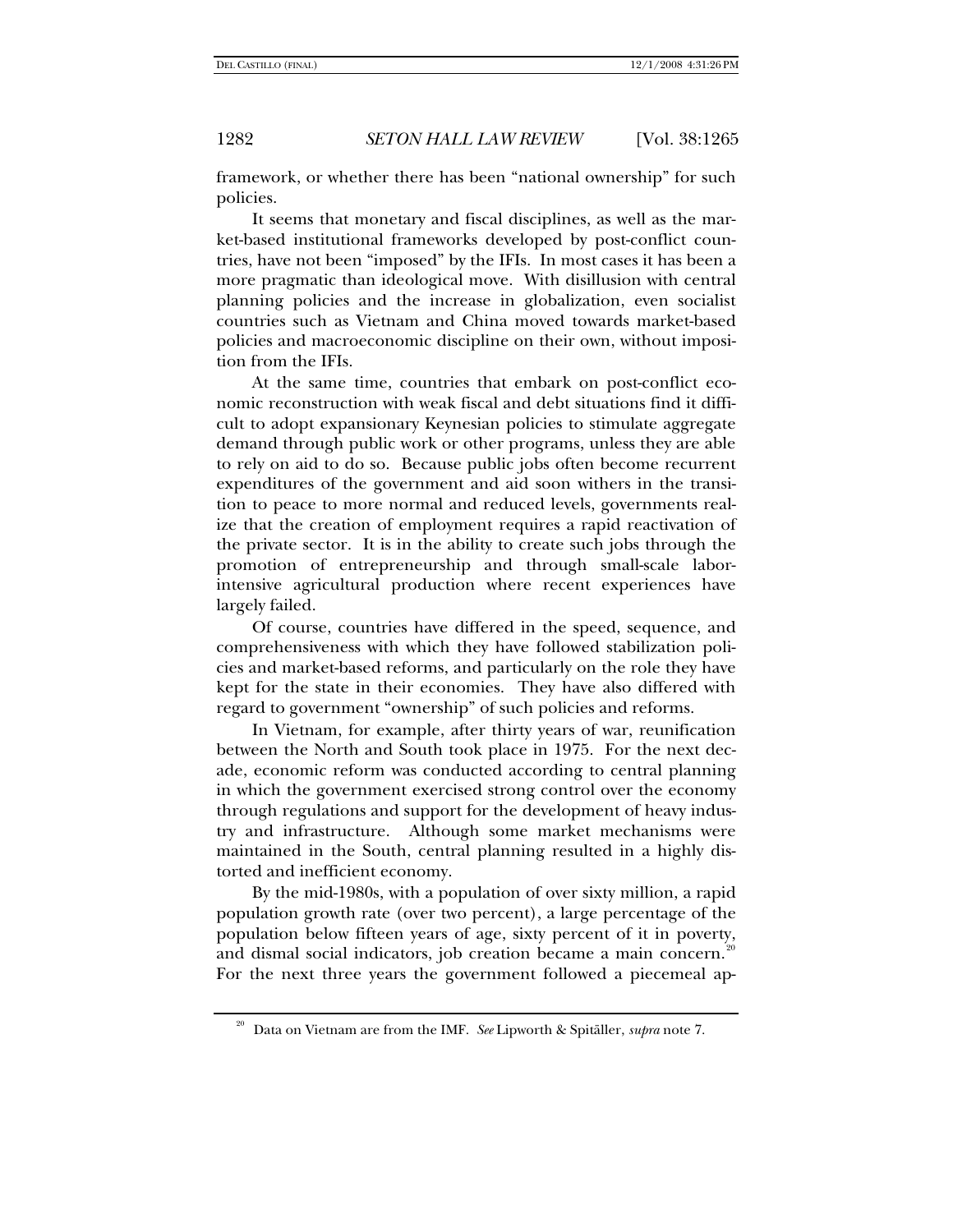proach to socialist reforms in which efforts were made to reactivate agriculture without eliminating the strong distortions existing in the economy. By the end of the decade, however, high inflation, low growth, and large fiscal and external deficits had become unsustainable and impossible to finance, following the collapse in aid from the former Soviet Union and the breakdown in the preferential agreements with the Council for Mutual Economic Assistance (CMEA) area with which Vietnam was integrated.

It was under these conditions that in 1989—well before relations with the IFIs had resumed in 1993—Vietnam started its "Doi Moi" (Renovation) Program. This included bold and comprehensive reforms in a number of areas, including far-reaching land reform, price liberalization and restructuring of state enterprises, modernization of the financial sector, freer trade, exchange rate unification, and tax reform. These reforms, together with Vietnamese entrepreneurship, led to a better allocation of resources, dynamic growth with stable inflation, low fiscal deficits, extraordinary gains in poverty alleviation, and rapid integration into the world economy through rapid export growth.

Thus, while Vietnam moved pragmatically and gradually into market-based reforms as a result of the failure of central planning, other countries such as Afghanistan have moved into market-based reforms with the support of the IFIs and with a bang—rather than a gradual approach. In Kabul this took place with strong ownership under the leadership of the Minister of Finance, Ashraf Ghani, who was more "royalist than the king" in pushing for comprehensive market-based reform, despite overwhelming opposition from other government officials and without building consensus among the population at large. $21$ 

The issue of ownership has proved to be a key factor in successful reconstruction. The IFIs and other donors should not impose their vision of reconstruction on national governments. However, neither should key government officials, without the support of others, impose their own vision on the population at large. For reconstruction to be effective and sustainable there should be a participatory process in setting up national priorities.

<span id="page-18-0"></span><sup>&</sup>lt;sup>21</sup> Although well intended and appropriate for countries at a different stage of development and not coming out of thirty years of conflict, macroeconomic policies adopted in Afghanistan not only lacked widespread "ownership" but were inadequate for such country at such time. *See* Part V.B. *infra*.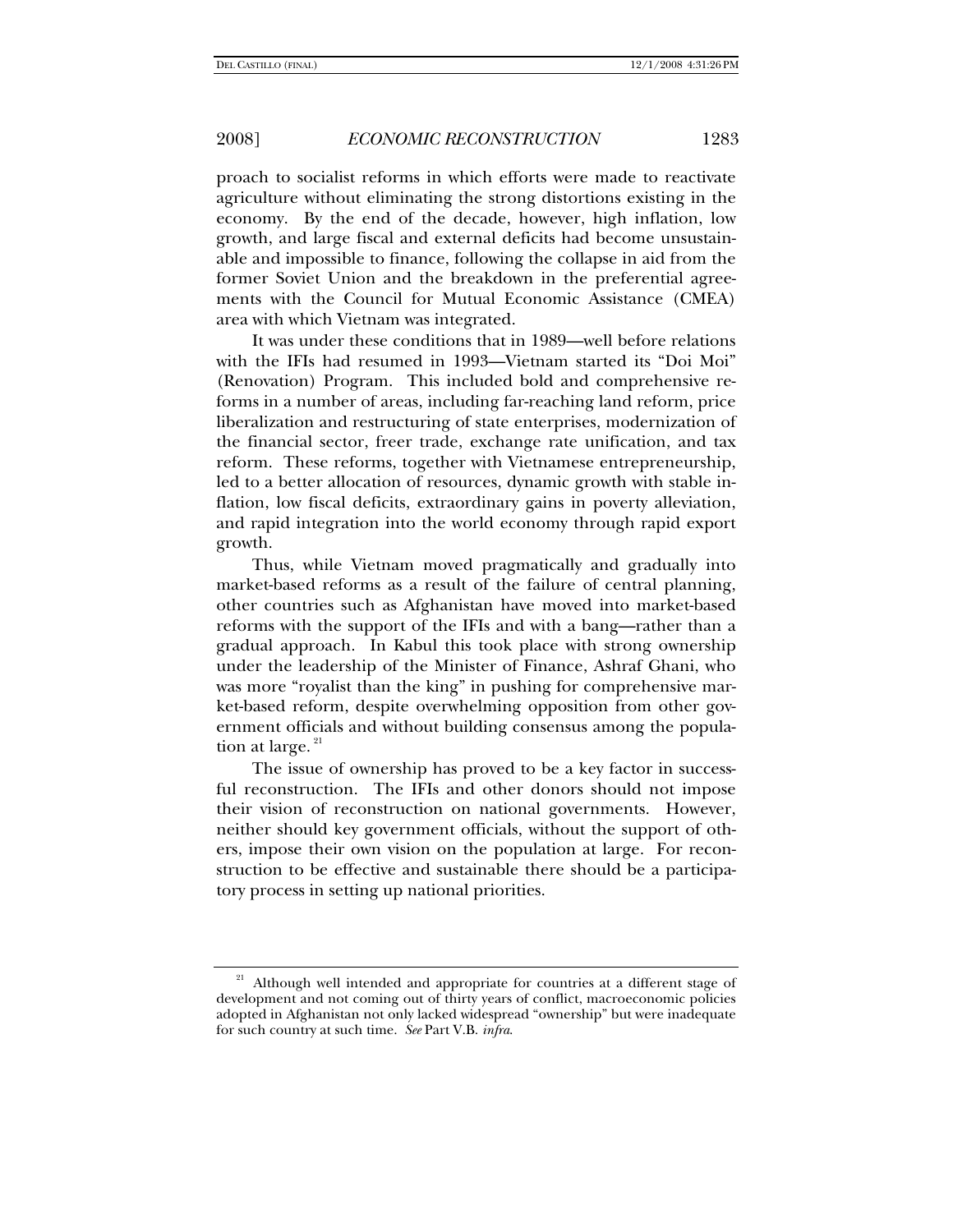### *B. Adequacy of the Macroeconomic and Institutional Framework*

Early in the transition to peace, countries need to establish the macroeconomic framework and its microeconomic foundations (including the institutional, legal, and regulatory systems, as well as an adequate business climate). This is important because good economic management and stability are critical to the success of eco-nomic reconstruction.<sup>[22](#page-19-0)</sup>

There is no longer much debate—even among socialist leaders—on the importance of good macroeconomic management and the need for solid micro-foundations to support it and create an environment conducive to private investment and growth. The issue is whether the macroeconomic and institutional framework that postconflict countries have adopted is adequate to allow governments to play the active role they need to play in reconstruction. Governments need to ensure that the political objective of the transition to peace (or peace objective) prevails over all others to ensure that conflict does not recur.

To be effective, this framework needs to be simple and flexible. A simpler framework requires a lower level of expertise to operate and presents fewer opportunities for mismanagement and corruption. The more flexible the framework, the easier it will be to integrate the political ("peace") and the economic ("development") objectives of post-conflict reconstruction.

In setting up this framework, the IFIs, particularly the IMF, have been playing an expanding role over time. In fact, as Kristen Boon has argued, the IFIs, despite a lack of mandate, have adopted "quasi" legislative functions in many of these countries—including Afghanistan and Iraq—in establishing policies and institutions for economic

<span id="page-19-0"></span> $22$  The Fund has prepared a number of studies on how to assist countries in building up their macroeconomic framework. For earlier work prepared in collaboration with the United Nations, see IMF, The Design of a Minimal Monetary and Exchange Rate Structure for Countries in Post-Chaos/Post-Conflict Situations (July 1995) (unpublished background paper for the third meeting of the High Level Group on Development Strategy and Management of the Market Economy); IMF, Outlines of the 'Architecture' of a Minimalist Fiscal Framework for Countries in Post-Chaos/Post-Conflict Situations (July 1995) (unpublished background paper for the third meeting of the High Level Group on Development Strategy and Management of the Market Economy). For more recent work, see IMF, *Background Paper for MFD Technical Assistance to Recent Post-Conflict Countries*, (Dec. 13, 2004); IMF, *Background Paper for Rebuilding Fiscal Institutions in Post-Conflict Countries*, (Dec. 10, 2004) [hereinafter *Rebuilding Fiscal Institutions*]; IMF, *MFD Technical Assistance to Recent Post-Conflict Countries*, (Dec. 13, 2004); IMF, *Rebuilding Fiscal Institutions in Post-Conflict Countries*, (Dec. 10, 2004).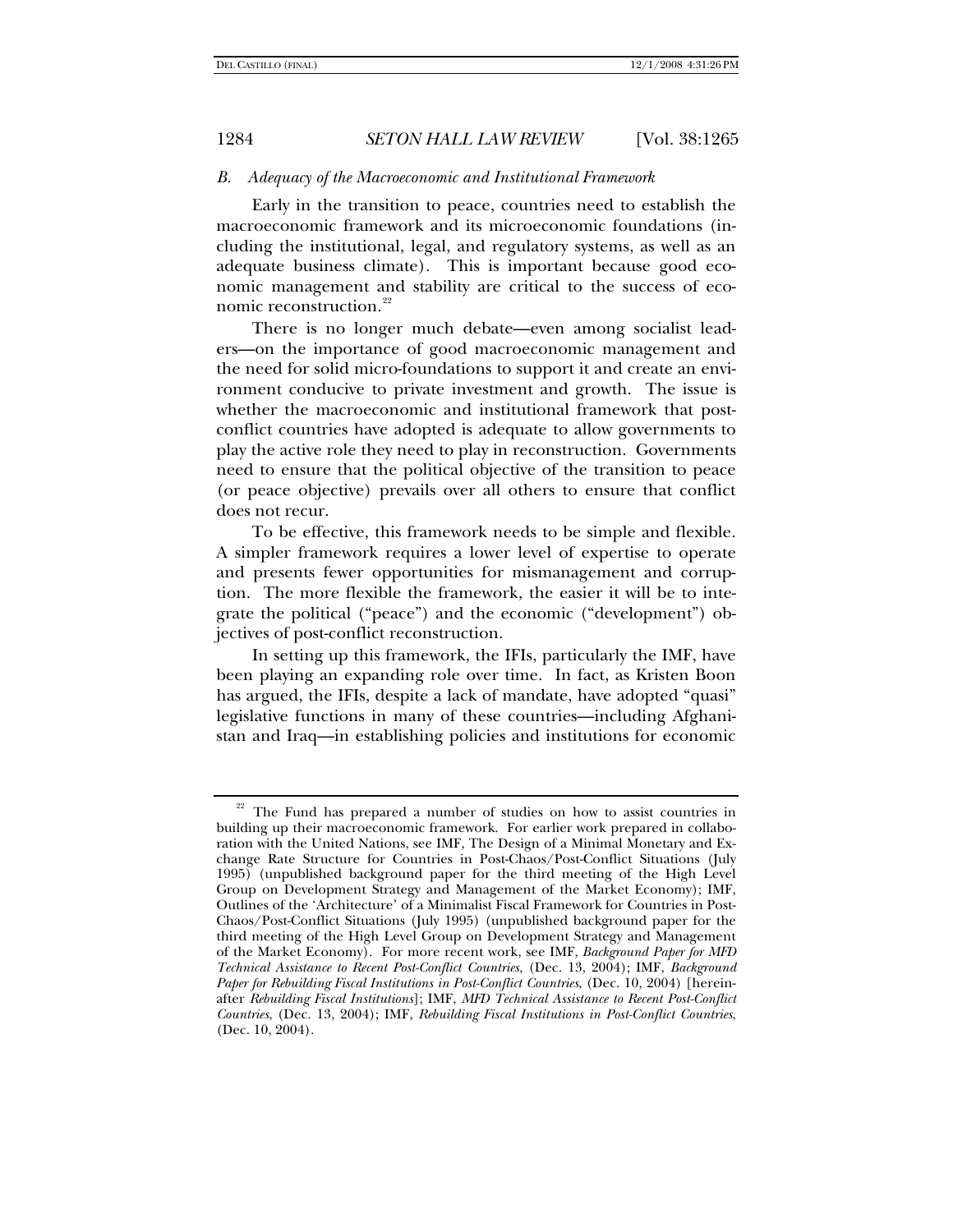reconstruction.<sup>[23](#page-20-0)</sup> Putting aside the issue of mandate, I argue that the main concern from an economic point of view is that policies and the institutional framework adopted in many post-conflict countries is often inadequate and has been a factor in the failure of reconstruction efforts.

Because the objective of peace should always prevail over that of development, if the two ever come into conflict—which they often do—"first best" or optimal economic policies are not often attainable or even desirable.<sup>[24](#page-20-1)</sup> Furthermore, peace-related programs should get priority in budget allocations. Thus, the independence of the central bank and the "no-overdraft" rule for budgeting financing—a desirable policy framework under normal development—proved too restrictive in Afghanistan. This has been a serious problem because it has impeded an active role of the government in creating licit jobs in the economy.<sup>[25](#page-20-2)</sup>

Similarly, in the case of Timor-Leste, the utilization of its rich oil and gas reserves in the Timor Gap as if it were a "development as usual" situation impeded the successful completion of its economic

<span id="page-20-2"></span>The "no-overdraft" rule refers to the need for the central government to cover expenditures with revenue, that is, the rule eliminates the possibility that the government runs a budget deficit. For the details of such reforms and the problems they have created see DEL CASTILLO, *supra* note 6, at 166–90.

<span id="page-20-0"></span><sup>23</sup> *See* Kristen E. Boon, *Open for Business: International Financial Institutions, Post-Conflict Economic Reform and the Rule of Law*, N.Y.U. J. INT'L L. & POL. 513, 513–81

<span id="page-20-1"></span> $24$  In 1995 I first argued that post-conflict countries "have to settle for less than optimal policies in their economic reform efforts." *The Challenge to the U.N.*, *supra* note 3, at 30. At this time the IFIs considered this "heresy." *Id.* A few years later, I argued that assistance to post-conflict countries required the rethinking of analytical and operational issues to frame them in a multi-disciplinary strategy in which "firstbest" policies based on purely economic profit-maximizing criteria are often not appropriate or even recommended. *Arms-For-Land Deal*, *supra* note 3, at 1968. It took over a decade of IFIs' involvement in post-conflict reconstruction for them to acknowledge this. In *Rebuilding Fiscal Institutions in Post-Conflict Countries*, the IMF acknowledged that their advice was tailored to the circumstances of post-conflict countries. As an example, the IMF mentions that with respect to tax policy, there was generally more openness to policies that were not first-best from an efficiency point of view (e.g., export taxes), given the urgent need to generate revenue. *Rebuilding Fiscal Institutions*, *supra* note 22, at 5. The IMF notes, however, that from an efficiency standpoint, these taxes leave much to be desired, as they divert resources away from their most productive uses and, by delaying investment in export sectors, these taxes may contribute to balance of payments difficulties. *Id.* at 22; *see also id.* at 31, box 1. In the discussion at the Board on this paper, directors agreed that "first-best" policies may not be immediately appropriate but that policies which are not optimal should be phased out as soon as feasible. *See* IMF, *IMF Executive Board Discusses Staff Papers on Rebuilding Fiscal Institutions in Post-Conflict Countries*, Public Information Notice (PIN) No. 05/45, Mar. 29, 2005; *see also* SANJIEEV GUPTA ET AL., REBUILDING FISCAL INSTITUTIONS IN POST-CONFLICT COUNTRIES, IMF Occasional Paper No. 247 (2005).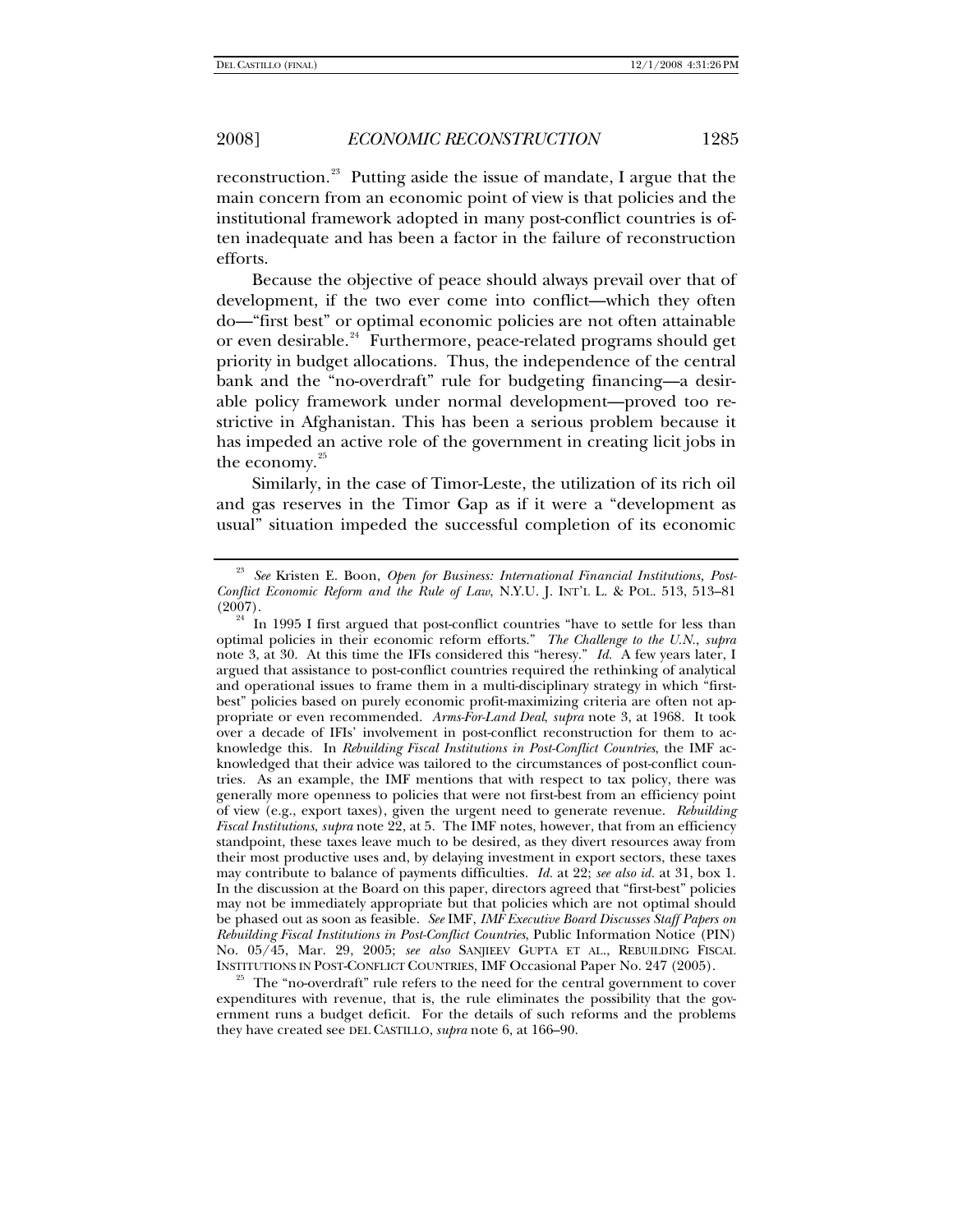reconstruction, with dire security and political consequences. The commercial exploitation of these resources could have facilitated reconstruction and the creation of jobs for thirty percent of the labor force that is unemployed. Instead, with the strong support of the Bretton Woods institutions, Timor-Leste created a Norwegian style petroleum fund to save the money for a rainy day when in fact it is now pouring in the country. This policy, in conjunction with a policy of zero domestic or foreign borrowing, was too restrictive in a country at the bottom of the HDI.

What may be best practice for a developed country such as Norway with an aging population, will certainly not be best practice for a developing country with the largest population growth in the world and a large proportion of which is younger than fifteen years old, one of the lowest per capita income levels, seriously damaged infrastructure, and a lagging reconstruction program. This was acknowledged by the Asian Development Bank—an IFI as well—which noted that "it is unclear that the current policy on drawdowns is the best approach, given the early stage of the economy's development . . . [and the fact that] [n]ew discoveries of energy in the future . . . may well mean that future generations are much better off than the current genera-tion."<sup>[26](#page-21-0)</sup>

On the other hand, the Vietnamese took a different approach. When the IMF recommended that the government save some of its oil windfall in 2006 and 2007, the authorities questioned the appropriateness of saving it. In fact, they argued that a country at Vietnam's level of development would be better off using the windfall upfront to increase investment and deal with huge gaps in public infrastructure. $27$  This is the approach that Timor-Leste should have taken because infrastructure deficiencies are a main deterrent to private investment and sustained growth.

In Timor-Leste—as in Afghanistan, Iraq, the Democratic Republic of Congo (DRC), and other post-conflict countries—peace will be ephemeral unless economic reconstruction takes place in the framework of dynamic economic growth, political inclusion, and national reconciliation. Business as usual policies, inflexible institutional arrangements, and best practices in pursuit of purely economic objectives can have tragic consequences. The political objective of peace should prevail at all times. This may not be possible in the context of

<span id="page-21-1"></span><span id="page-21-0"></span><sup>26</sup> *See* ASIAN DEVELOPMENT BANK, ASIAN DEVELOPMENT OUTLOOK 246 (2006). 27 *See* IMF, *Vietnam: 2006 Article IV Consultations—Staff Report; Staff Statement; Public Information Notice on the Executive Board Discussion; and Statement by the Executive Director for Vietnam*, at 9, IMF Country Report No. 06/421 (Nov. 29, 2006).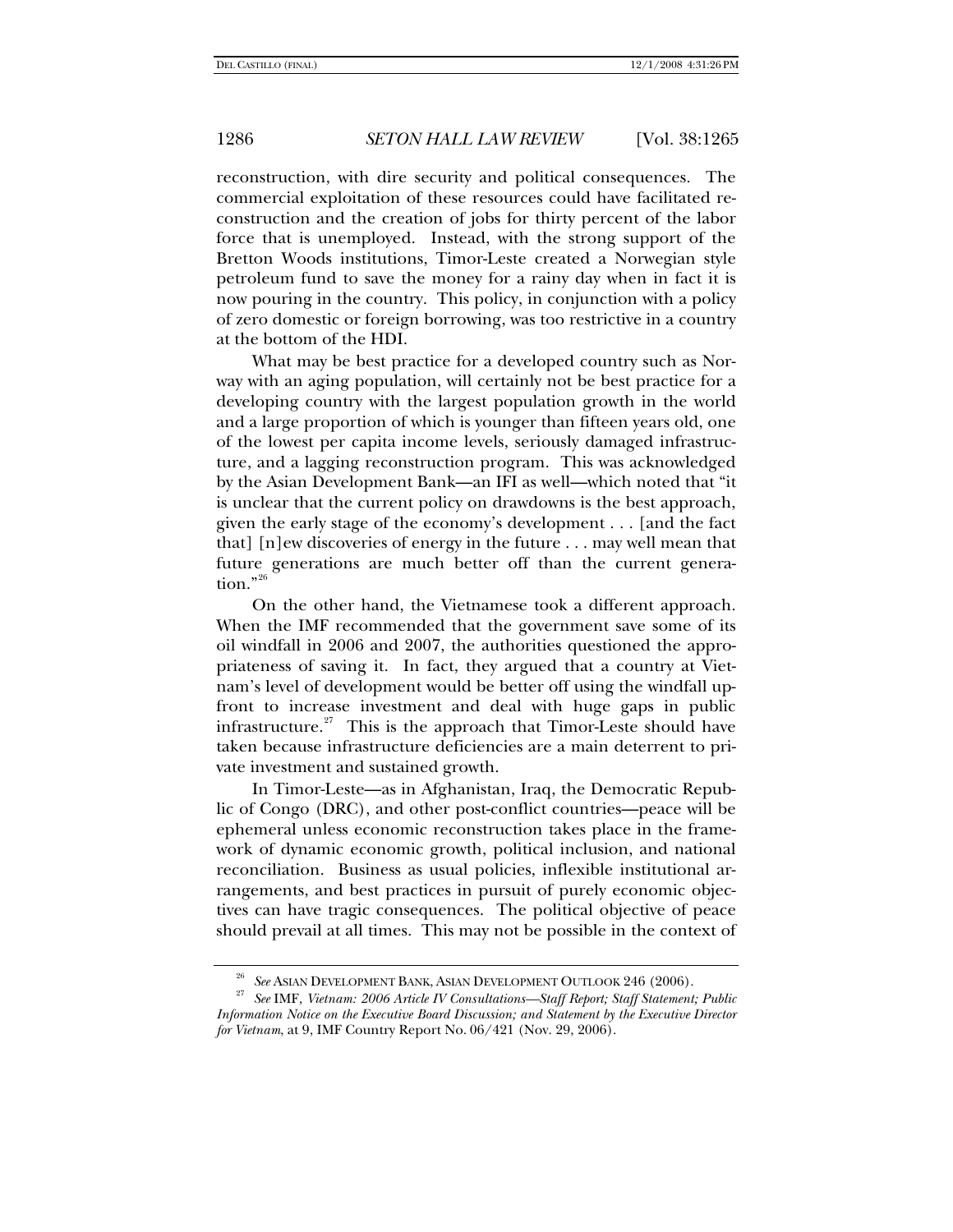an over-complex and inflexible macroeconomic and institutional framework.

## *C. IFIs' Financial Support for Reconstruction*<sup>[28](#page-22-0)</sup>

In the immediate post–Cold War period, the IMF and the World Bank used the same mechanisms to finance post-conflict economic reconstruction as they did to finance normal development. Thus, the IMF used Stand-By Arrangements (SBA), normally with high conditionality that was hard on countries coming out of war. Similarly, the World Bank supported these countries with Structural Adjustment Loans (SAL)that were used to support countries under normal development—rather than those in a multipronged transition to peace where the main concern should have been avoiding a relapse into conflict. This was the case (or the option) during post-conflict reconstruction in El Salvador, Mozambique, Cambodia, Guatemala, and others.

In the past, bilateral and other donors preferred to provide "project finance"—that is, funding allocated to specific programs monitored by them—rather than to provide "budgetary support," where countries have more flexibility to use the money as they see fit. Budgetary support through the creation of "trust funds" became more common starting in the mid-1990s. Trust funds are often administered by the World Bank. In addition to the regular performancebased allocations (PBA) of IDA financing at concessional terms, $^{29}$  $^{29}$  $^{29}$  the World Bank started financing post-conflict countries through the Post-Conflict Fund (PCF), the Low-Income Countries Under Stress (LICUS) Implementation Trust Fund, a Multi-Donor Trust Fund, and a number of country-specific trust funds. Through some of these funds the World Bank has channeled grants—as opposed to loans—

<span id="page-22-0"></span><sup>&</sup>lt;sup>28</sup> For a full discussion of the different financing mechanisms of the Fund and the World Bank, see IMF Home Page, http://www.imf.org (last visited Oct. 10, 2008); World Bank Home Page, http://www.worldbank.org (last visited Oct. 10, 2008). For a broader discussion on issues related to IFIs financing mechanisms, see DEL CASTILLO, *supra* note 6, at 66–93. For a discussion of IMF and World Bank financing mechanisms, see IMF, *Assistance to Post-Conflict Countries and the HIPC Framework*, SM/01/99, (Mar. 30, 2001); IMF, *Concluding Remarks by the Acting Chairman Assistance to Post-Conflict Countries and the HIPC Framework*, BUFF/O1/57, (Apr. 19, 2001); IMF, Assistance to Post-Conflict Countries: Progress Report (1999) (unpublished); IMF, *Update on the Financing of PRGF and HIPC Operations and the Subsidization of Post-Conflict Emergency Assistance*, (2003). *See also* World Bank, *The Role of the World* 

<span id="page-22-1"></span>World Bank financing through IDA is on concessional (preferential) terms (interest-free loans with a fee charge of 0.75% and forty years repayment), but the amount is quite limited.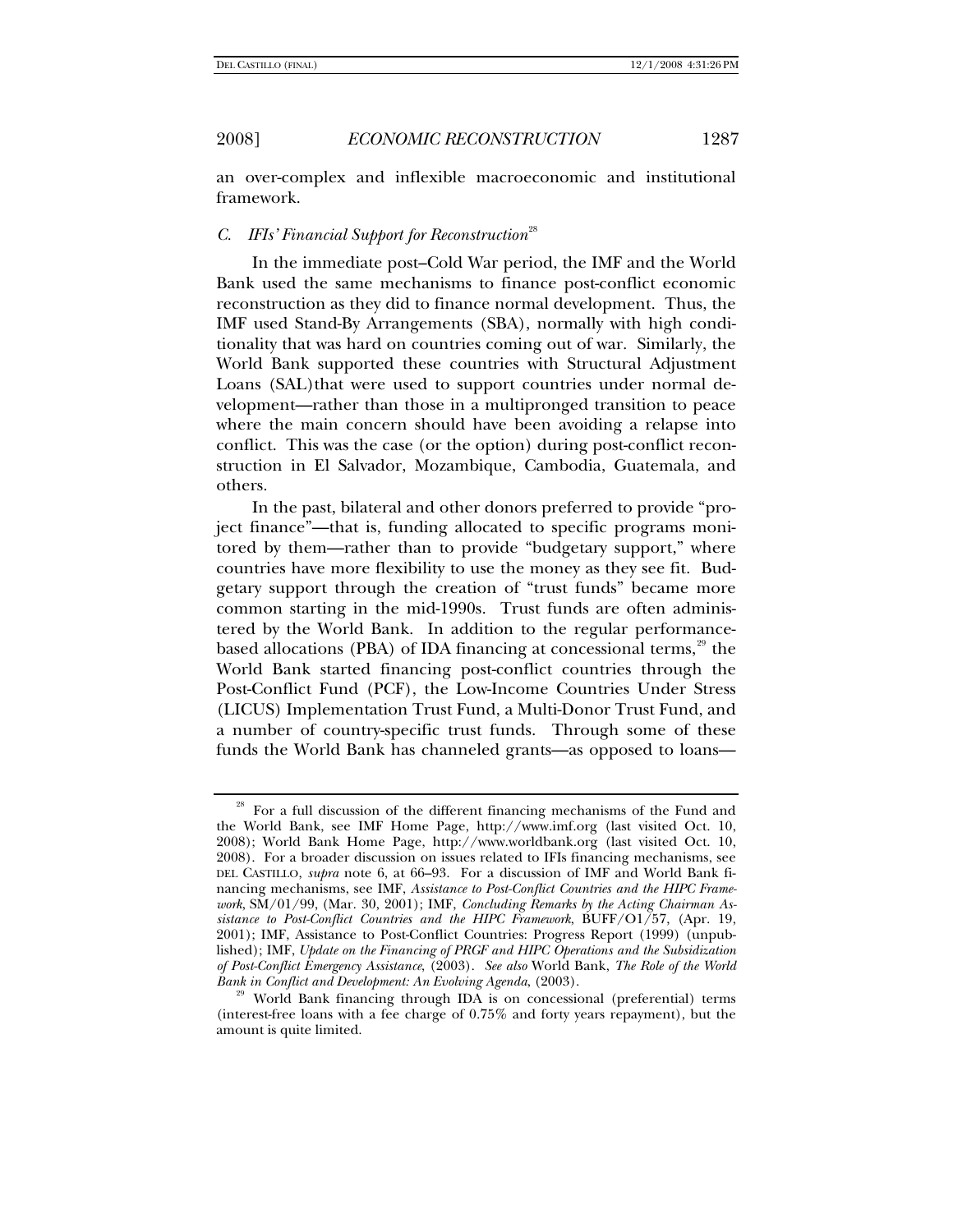for short-term budgetary support and emergency projects. Nevertheless, the UNDP and the U.N. agencies, which fund themselves through voluntary contributions, continue to be a more important source of grants to post-conflict countries.

By the mid-1990s, the Fund was also revising its financing mechanisms for post-conflict countries. In 1995, the Fund expanded the scope of its Emergency Assistance Facility to include post-conflict countries, in addition to those recovering from natural disasters. The Emergency Post-Conflict Assistance (EPCA), as the new facility was named, is supported by policy advice and in many cases by technical assistance to rebuild the national capacity for macroeconomic policymaking in eligible countries.

Constraining requirements—including an international concerted effort in support of the country, the absence of arrears to the Fund, and a commitment on the part of the country to move to a SBA or Poverty Reduction and Growth Facility (PRGF) in the future have limited the eligibility of countries to the EPCA. Although this facility's funding is quickly disbursed with "no conditionality," there is "no concessionality" in it either. This means that countries coming out of war have to pay normal (rather than preferential) rates of interest to the Fund. Because EPCA lending is limited to twenty-five percent of the quota (raised in 2004 to fifty percent) and funding from this facility has often been used to pay arrears to the Bretton Woods institutions, the real impact of this facility, which has been used by only twelve countries, has been quite limited. Moreover, the "repayment period" of three and one-quarter to five years has been much too short for post-conflict countries.

The EPCA and the Highly-Indebted Poor Countries (HIPC) Initiative of the World Bank and the Fund require that the country build up a good "track record" to qualify for "concessionality." Since 2001, donors subsidize EPCA interest but only for countries with a track record which makes them eligible for the PRGF. This is also the case for debt reduction in which countries must establish a track record of good policies before they become eligible for the HIPC Initiative.

LICUS World Bank Initiative adopted after 9/11 shifted the focus of attention toward achievement of the U.N. Millennium Development Goals (MDGs)—a development as usual focus—rather than a post-conflict one. By including post-conflict countries with other countries under stress, the special needs and risks in the former are conflated with the normal development needs of the latter.

The same is true of including post-conflict states with other "fragile states." Fragile states are defined as those least likely to achieve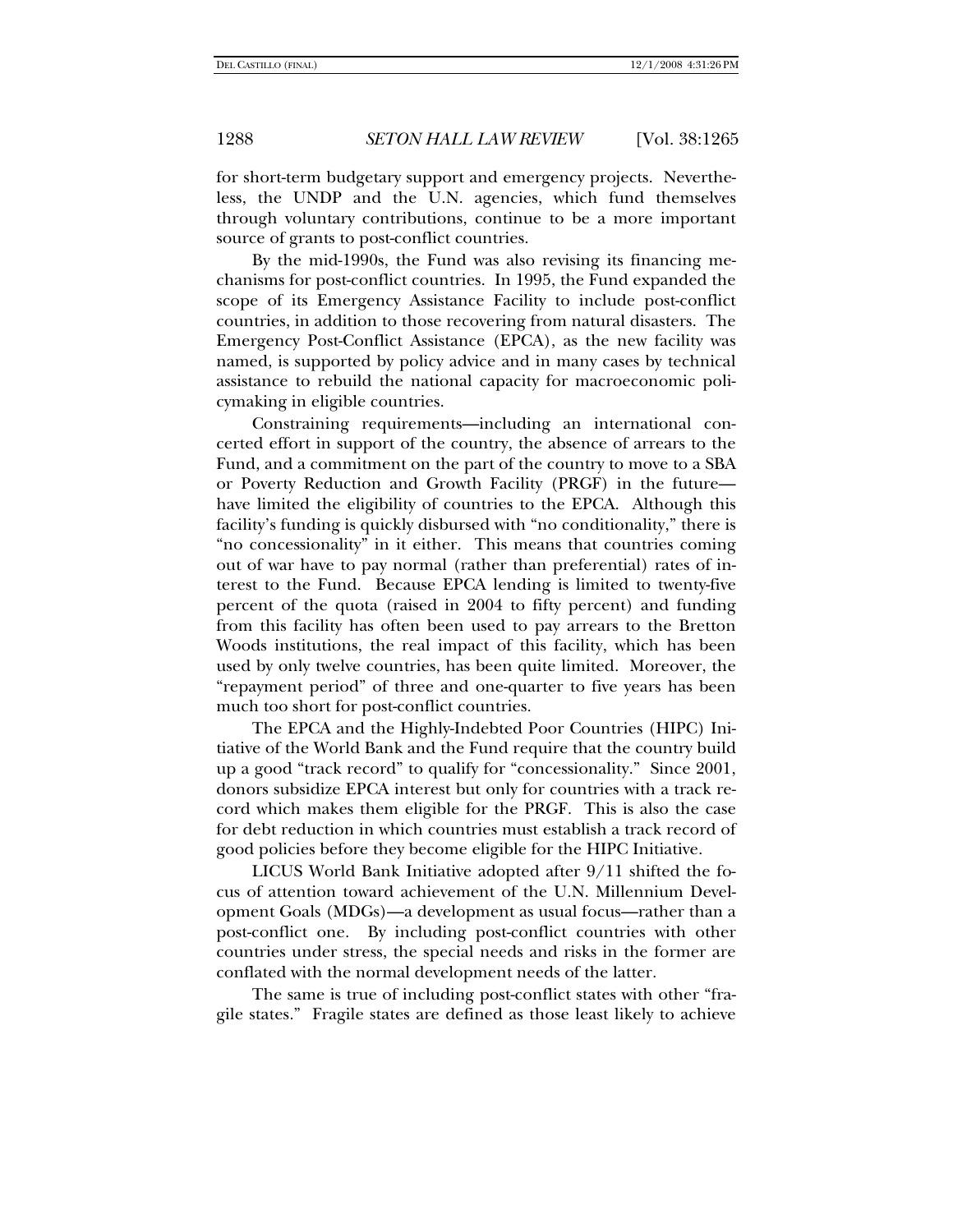the MDGs, likely to receive inadequate aid for their social and economic needs, and which lag behind other low-income countries in terms of economic performance.<sup>[30](#page-24-0)</sup> In January 2005, a Senior Level Forum (SLF) on Aid Effectiveness in Fragile States, co-sponsored by the World Bank, Organization for Economic Co-operation and Development's Development Assistance Committee, the European Commission (EC), and the UNDP, brought together senior officials, leading development practitioners, government reformers in fragile states, and academics to examine aid issues relating to fragile states, donor coordination, and donor policy coherence. At the annual meetings of the World Bank and IMF in October 2007, the heads of the Bretton Woods institutions and other development banks discussed a strategy for deepening their collaboration and strengthening their engagement in "fragile" situations.

Although the focus on the most vulnerable countries and efforts to make assistance more effective are welcome, the inclusion of postconflict states with other fragile states—as within the LICUS Initiative—is unfortunate because it leads to a "development as usual" approach. In fact, this was confirmed by the statement of the heads of the IFIs in October 2007, which posited that "addressing fragility is one of the highest priorities of the development community. Fragile situations undermine the development prospects of individual coun-tries and can also affect regional stability and security."<sup>[31](#page-24-1)</sup> They agreed to a set of goals, principles, operational approaches, and working arrangements to deal with fragile states. Because, as discussed earlier, the "peace" objective should prevail over the "development" objective in countries coming out of war, the goals of international assistance to post-conflict countries should be determined at the highest political level—including the U.N. Security Council and the U.N. Secretariat—and not by the development community, including the UNDP, the World Bank, and other development and financial institutions.

At the present time, thirty-five countries have been identified as fragile states. Unless the special needs and risks of post-conflict coun-

<span id="page-24-0"></span><sup>&</sup>lt;sup>30</sup> "The Fragile States Group is a unique forum that brings together experts on governance, conflict prevention and reconstruction from bilateral and multilateral development co-operation agencies to facilitate co-ordination and share good practice to enhance development effectiveness in 'fragile states.'" Organization for Economic Co-operation and Development, http://www.oecd.org/department/fragile states. 31 Press Release, Inter-American Development Bank, Development Banks Com-

<span id="page-24-1"></span>mit to Closer Collaboration Working in Fragile Situations (Oct. 20, 2007), *available at*  http://www.iadb.org/news/detail.cfm?language=EN&id=4092.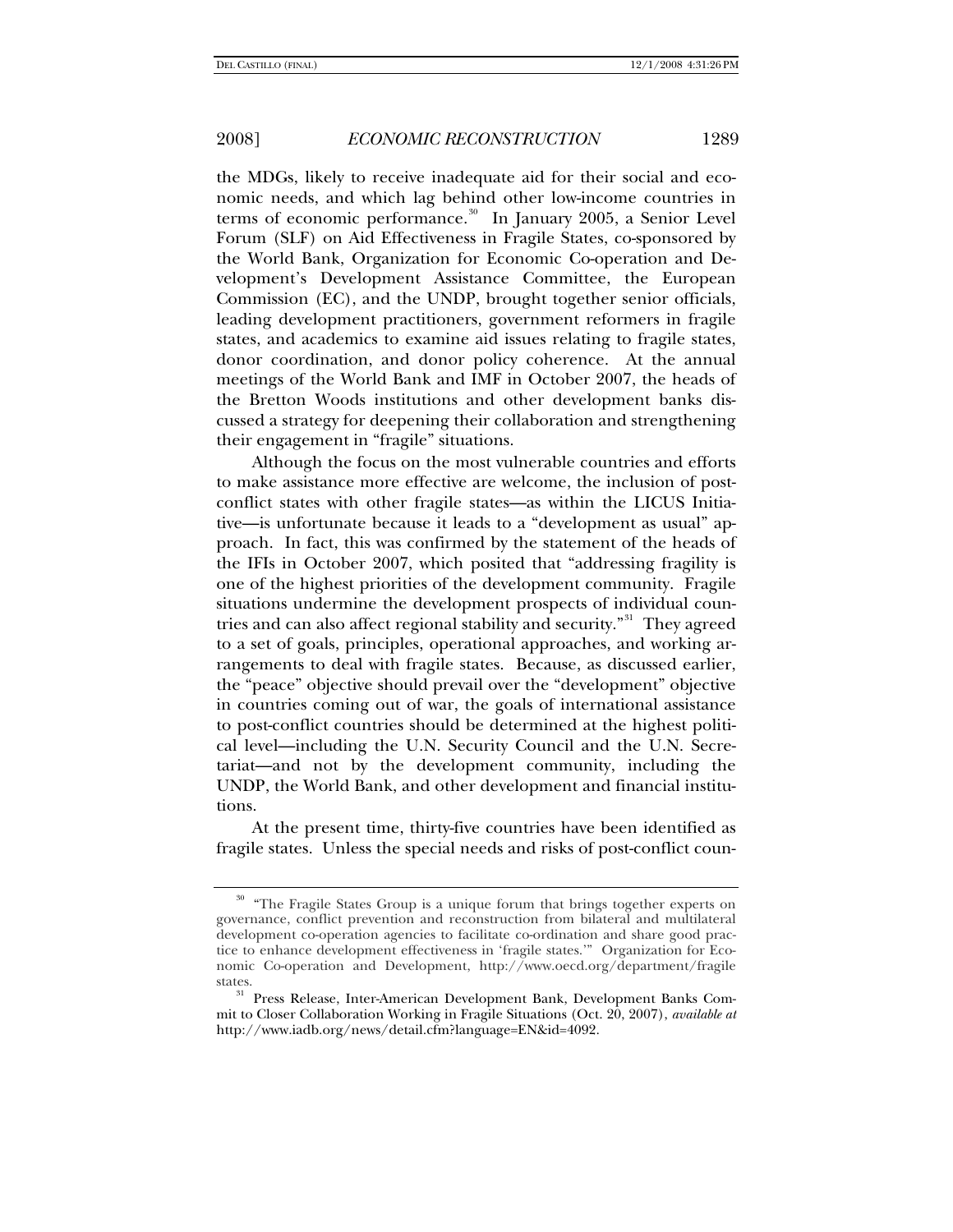tries are addressed with specific strategies and policies, these countries will continue with a fifty-fifty chance of reverting to conflict. Keeping the course with a "development as usual" approach will fail to improve this dismal record.

### VI. A MOVE TOWARDS GREATER FLEXIBILITY?

In April 2006, the Fund's Medium-Term Strategy  $(MTS)$ ,<sup>[32](#page-25-0)</sup> which establishes new directions for surveillance, also called for more focused engagement and greater flexibility in program design and lending facilities for fragile states (including post-conflict coun-tries).<sup>[33](#page-25-1)</sup> In April 2008, the IMF Board discussed a paper presented by the staff entitled *The Fund's Engagement in Fragile States and Post-Conflict Countries—A Review of Experiences—Issues and Options*. [34](#page-25-2) The Review concluded that the Fund's engagement in these states has been "broadly effective."

In establishing effectiveness, the Fund staff has been using the "wrong yardstick." Given the primacy of the political objective in post-conflict economic reconstruction, a different yardstick should be used to measure success than is the case under conditions of normal development. The effectiveness of the Fund and other IFI policies cannot be measured only by how much the country grew, lowered inflation, improved its fiscal balance, and accumulated reserves. As discussed above, low-income countries coming out of war often grow simply because of the presence of the international community and large volumes of aid, neither of which is sustainable. This growth creates serious distortions. The yardstick should be whether Fund policies are improving the wellbeing of the population which is essential for national reconciliation and peace consolidation in the shortterm, and whether it is helping to create a "good economy" in the long-term. For this, the government has to be able to provide basic services and infrastructure to establish its legitimacy, develop the legal, institutional, and regulatory framework, provide a small and effi-

<span id="page-25-0"></span><sup>32</sup> *See* IMF, *The Managing Director's Report on Implementing the Fund's Medium-Term Strategy*, Apr. 5, 2006; IMF Press Release, A Medium-Term Strategy for the IMF: Meet-

<span id="page-25-1"></span>For a discussion of "fragile states" and the activities of the World Bank in them, see World Bank, Fragile and Conflict-Affected Countries, http://www.worldbank.

<span id="page-25-2"></span>The report is for official use only. *See* IMF (2008b), *IMF Executive Board Discusses the Fund's Engagement in Fragile States and Post-Conflict Countries—A Review of Experience*, Public Information Notice (PIN) No. 08/43 of April 1, 2008 [hereinafter *Review*]; and IMF, *IMF Evaluates Its Involvement With Fragile States*, IMF Survey Online, April 1, 2008 [hereinafter Survey Online].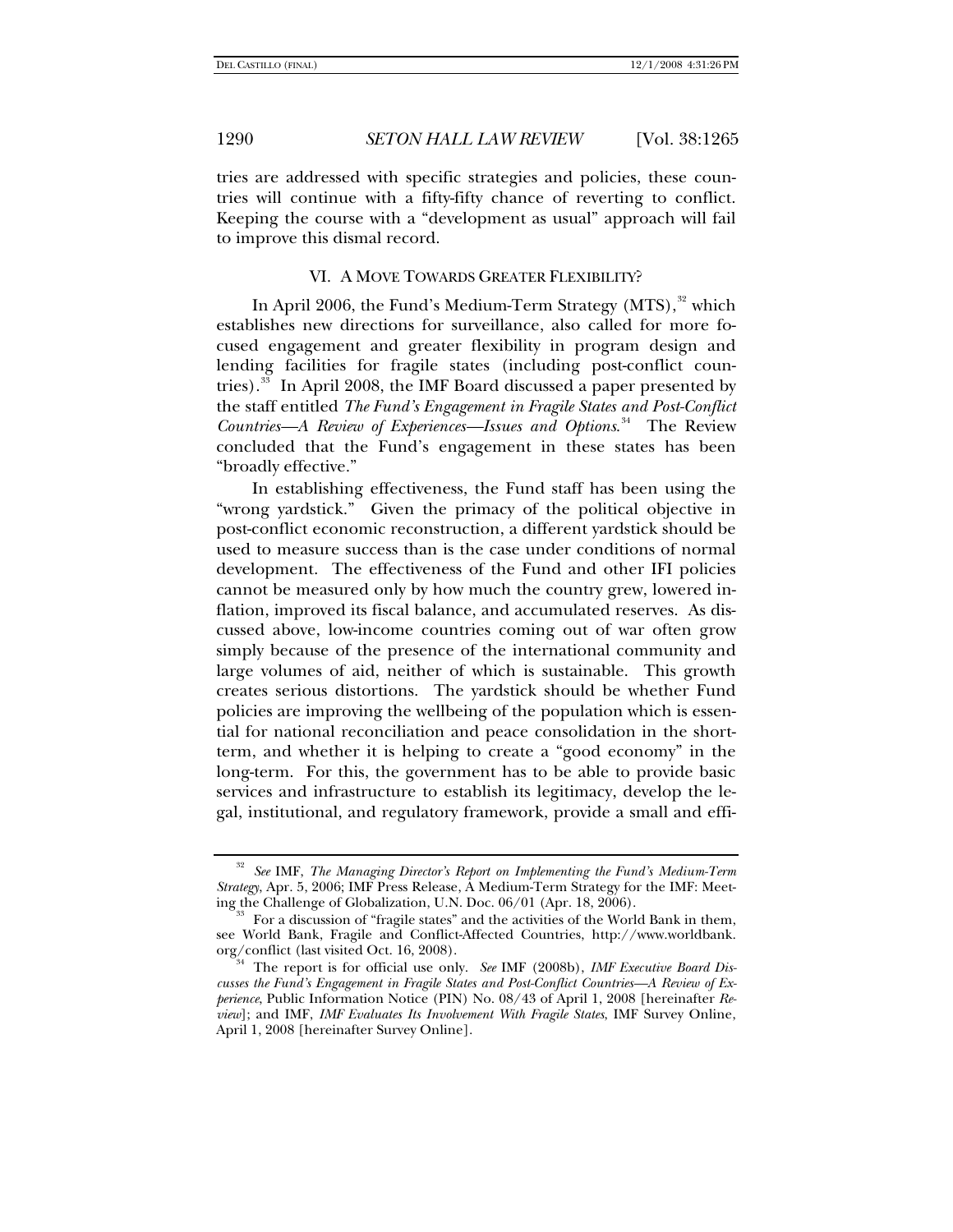cient bureaucracy, and ensure adequate credit. Only in such environment will the creativeness of the people and businesses thrive and create much needed licit jobs. The inflexibility of IMF- and World Bank-sponsored policies and institutional frameworks—and the short period over which adjustment is expected to take place—have often impeded rather than facilitate the creation of a good economy.

In a way, the Review acknowledged the problems associated with their assistance to these countries by recognizing that there have been "certain gaps in the Fund's engagement which have significant implications for certain fragile states."<sup>[35](#page-26-0)</sup> Furthermore, the Review accepted that "in some programs, the structural reform agenda may have been overambitious, in view of severe administrative capacity constraints; the coverage and sequencing of measures may have been inappropriate; and insufficient attention may have been paid to public financial management, governance, and generating the political consensus for reform."[36](#page-26-1) In light of these and other shortcomings, the Review recognized that "the transition to an upper credit tranche (UCT)-standard arrangement may have been premature.<sup>"[37](#page-26-2)</sup> Because of this and other failings, the Review concludes that "a more systematic, graduated approach could improve the coherence of the Fund's engagement."[38](#page-26-3) In the staff's view,

> [a] medium-term framework that explicitly adjusts Fund policy advice and monitoring, capacity building, signaling, and financial assistance to a country's evolving capacity to formulate and implement macroeconomic policy, and that builds on the countries' commitment to reform, would allow the Fund to offer fragile states an engagement that is better attuned to their deep-rooted problems.<sup>[39](#page-26-4)</sup>

The Executive Board supported the conclusions of the Review that a more systematic and graduated approach could improve the effectiveness of the Fund's engagement with fragile states. However, the Board was divided on whether the proposal for a new formal

<span id="page-26-0"></span><sup>35</sup> *Review*, *supra* note 34, at 5. 36 *Id.* at 14. 37 *Id.* at 5. 38 *Id.* at 5, 17. <sup>39</sup> *Id.* at 5.

<span id="page-26-1"></span>

<span id="page-26-3"></span><span id="page-26-2"></span>

<span id="page-26-4"></span>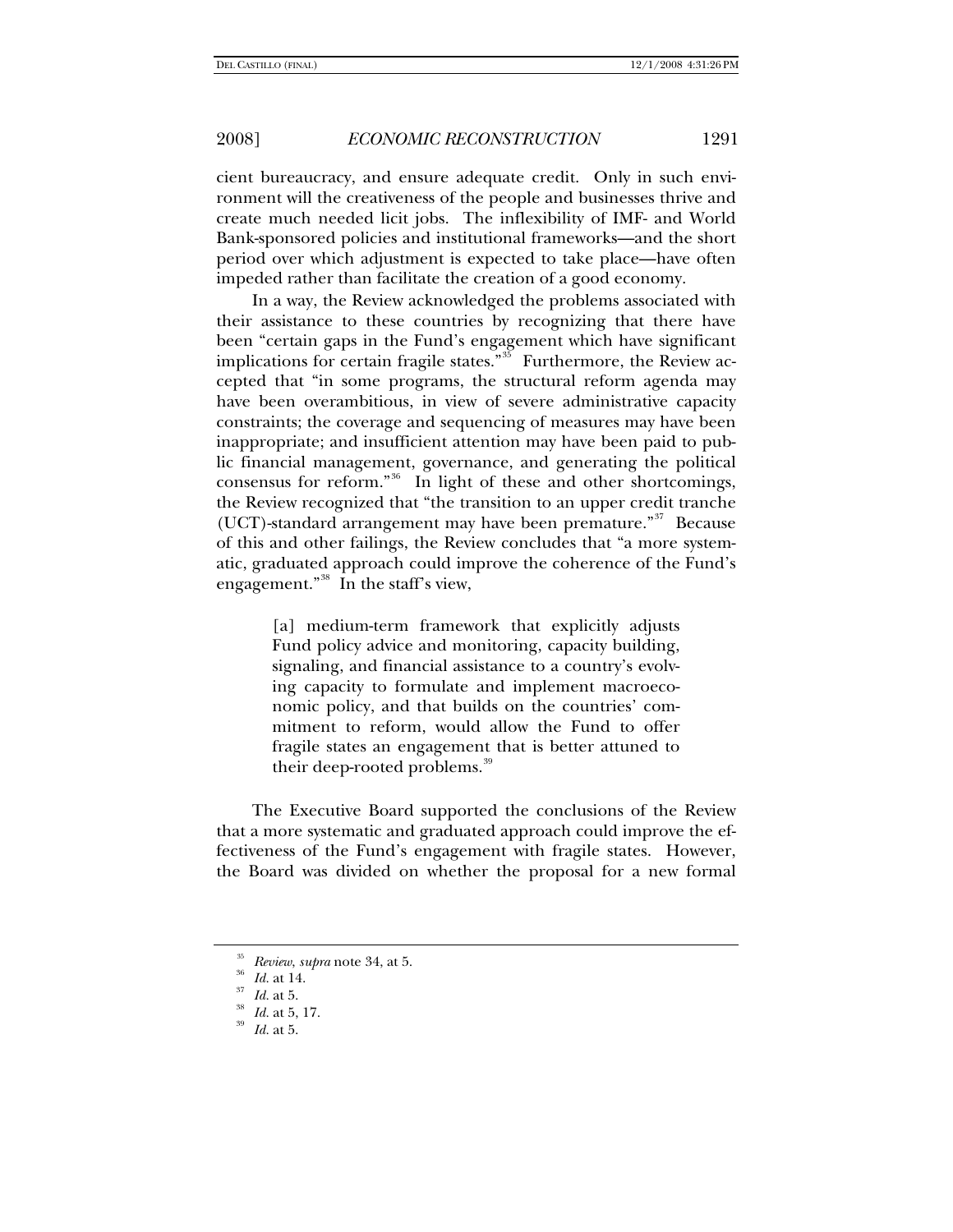framework entitled Economic Recovery Assistance Program (ERAP) was necessary or whether present arrangements could be modified.<sup>[40](#page-27-0)</sup>

Because Management has to return to the Executive Board with a follow-up paper on this issue, a debate on the merits of the ERAP proposal should occur. As stated in the Review, rather than proposing a major change in the Fund's policies or instruments, ERAP combines the modes of the Fund's present engagement with fragile states into a consistent medium-term framework.<sup>[41](#page-27-1)</sup> ERAP would include two phases. The first phase would be a non-financing phase, emphasizing capacity building and macroeconomic policy support. Once sufficient implementation capacity has been established, and provided a balance of payments financing need exists, the country could enter the second phase which would provide Fund financial support, the Economic Recovery Financial Assistance (ERFA) to any eligible low-income, fragile state under terms and conditions similar to those under the EPCA. Non low-income post-conflict countries would continue to be eligible for EPCA under the existing policy. Successful implementation of phase two would provide a track record to assess readiness for transition to a UCT-standard program. It is proposed that the financial support to fragile states under the ERFA be on concessional, possibly PRGF terms, and that for HIPC-eligible fragile states, the ERFA would count toward the decision point track record under the enhanced HIPC Initiative.

This proposal is welcomed in one sense and is still lacking in another. On the one hand, by proposing that ERFA financing for low income post-conflict countries be at concessional, possibly PRGF terms, this is certainly an improvement over EPCA which is nonconcessional except for countries eligible for PRGF terms, i.e., those that have built up a "track record." On the other hand, by contemplating that countries will move to the second phase only within three years, the ERAP proposal deprives post-conflict countries of the Fund's financial assistance in the immediate transition to peace—a financing that is often critical in avoiding a relapse of conflict.

### VII. CONCLUSIONS

Failure at effective post-conflict reconstruction has led to human tragedy, large number of displaced populations and refugees, and a huge burden to taxpayers in donor countries. At the same time,

<span id="page-27-1"></span><span id="page-27-0"></span><sup>40</sup> Survey Online, *supra* note 34. 41 *Review*, *supra* note 34, at 17–18.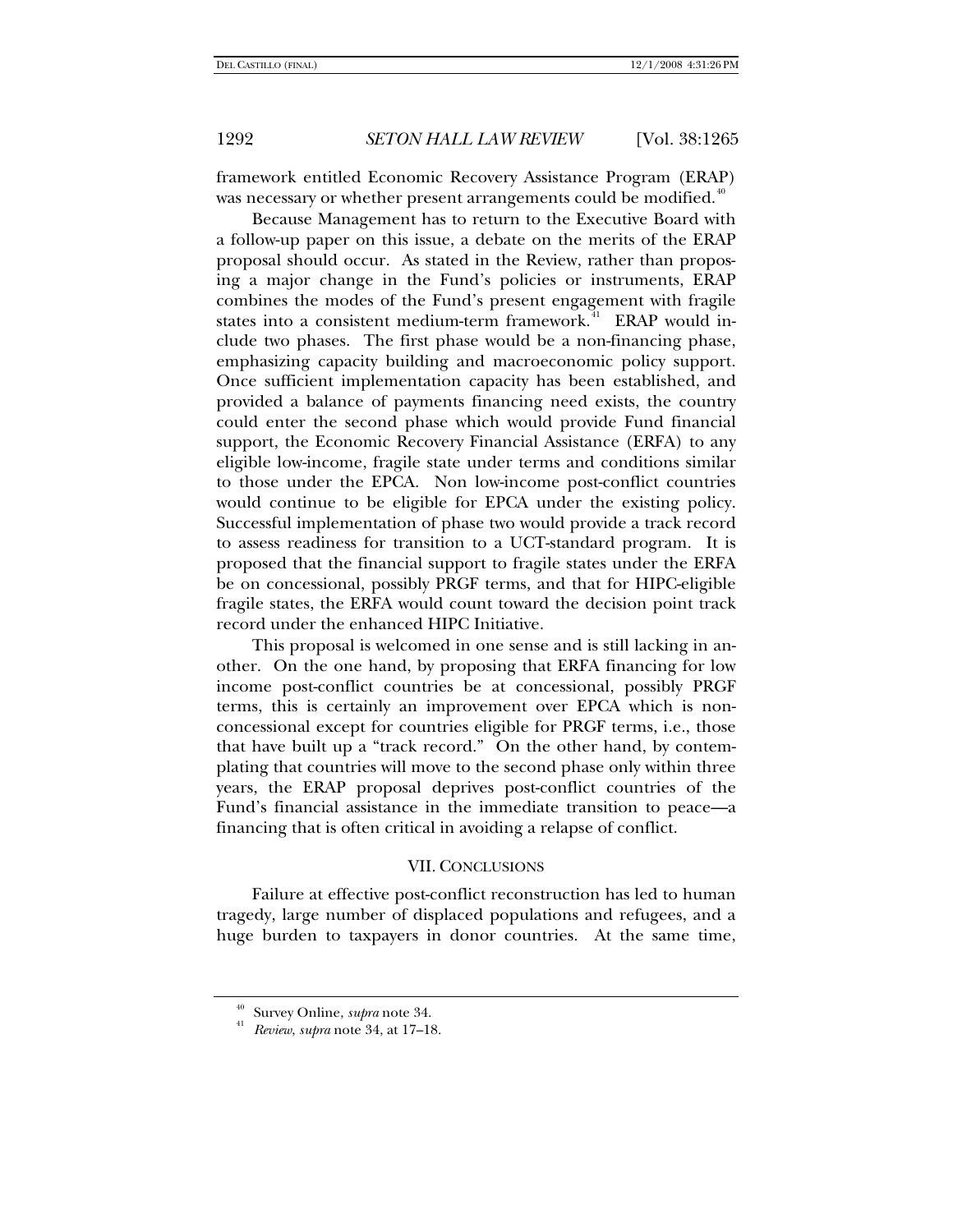failed states are an incubator for terrorism, drugs, human trafficking, and other illegal activities.

Donors' resources allocated to post-conflict countries have been largely for military, security, and peacekeeping operations rather than for economic reconstruction. Past experience has clearly shown that the less successful reconstruction is in creating jobs and improving the wellbeing of the population at large, the more will be needed to address insecurity. Although a total figure is not available, U.S. data mentioned earlier for total expenditure in Afghanistan and Iraq are nevertheless indicative of the magnitude of resources spent and the burden to taxpayers of dealing with post-conflict countries. Since 9/11, Congress has authorized budgetary expenditures of about \$860 billion (of which Afghanistan and Iraq account for \$820 billion).<sup>[42](#page-28-0)</sup> Of the total, \$810 billion were allocated to the Department of Defense and only less that \$50 billion to the Department of State/USAID for reconstruction. With a population of about 300 million, this represents roughly \$3,000 per person and \$12,000 per family in the United States.

In the first year of the Bush Administration, the budget surplus amounted to \$90 billion. Beginning with the war in Afghanistan at the end of 2001 and aggravating with the war in Iraq, the budget turned into a huge deficit. From 2002 to 2008 the average annual budget deficit was \$460 billion dollars. Contrary to previous wars, the wars on Afghanistan and Iraq were financed through higher debt rather than higher taxes. By August 2008 (before the banking rescue), the national debt had surpassed \$10 trillion, representing seventy-three percent of GDP. Resources spent by the United Nations (also through taxpayers' contributions), the IFIs, other international organizations, other bilateral donors, and NGOs in post-conflict countries are also large.<sup>[43](#page-28-1)</sup> The U.N. peacekeeping budget for 2008– 2009 is \$7 billion. In addition, the programs and U.N. agencies have their own budgets to deal with post-conflict countries through voluntary contributions.

Despite the large investment that the international community has made in post-conflict countries, the record in rebuilding war-torn states is dismal. A large number of countries either revert to conflict

<span id="page-28-0"></span><sup>42</sup> See *supra* note 17 for data on the U.S. military and civilian expenditure in Afghanistan and Iraq. *See also* United States Government Accountability Office, *Global War on Terrorism: Reported Obligations for the Department of Defense* (2008), *available at* http://www.gao.gov/.<br><sup>43</sup> The cost to taxpayers is different in the IFIs where the IMF and the World

<span id="page-28-1"></span>Bank lend and charge for their lending.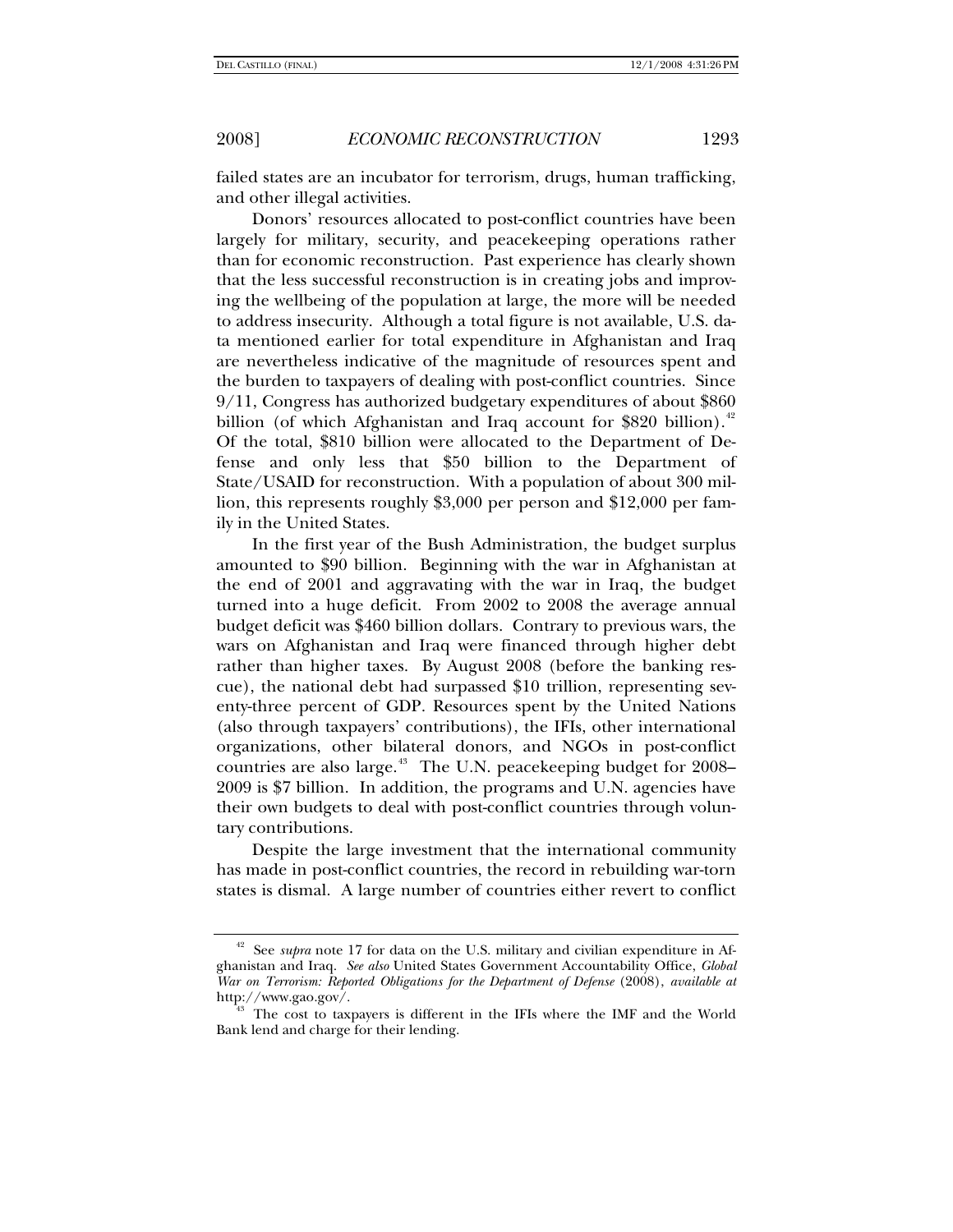or fail to create a dynamic and inclusive national economy, thus becoming highly aid-dependent on the international community in the process.

If effectively utilized, resources allocated to rebuilding war-torn countries could have a high rate of return. Otherwise, they are a major diversion from much-needed international funding for normal development, the environment and the elimination of transmittable diseases. The United Nations announced in September 2008 that aid has fallen by twelve percent in the last two years. Amid large recessionary pressures and unsatisfied needs for health, education, infrastructure, and energy in donor countries, in conjunction with the worst banking and credit crisis since 1929, less (rather than more) aid is likely in the near future.

There is thus an urgent need to debate the issues and the policy options for post-conflict economic reconstruction. This is necessary in order to find better tools, strategies, and channels through which aid and technical assistance could be more cost-effective in promoting reconstruction. Without a change in course, countries will not be able to create the productive and dynamic investment and the sustainable employment that is necessary to improve their livelihoods, sustain the peace, and avoid aid dependency.

Putting the economies on a path of stabilization and sustainable growth is imperative during post-conflict economic reconstruction. Reintegration of a large number of former combatants, returnees, and other groups affected by the conflict will not be possible in stagnant economies. Furthermore, putting the house in order is also important because donors will be increasingly unwilling to help countries that do not help themselves. This is why the IFIs play such an important role in post-conflict countries.

Despite recent efforts by the IFIs to improve their assistance to these countries, their policy advice remains inappropriate, their financing instruments remain too tough and inflexible, and the adjustment process too short for these countries to be able to successfully rebuild their war-torn economies. One of the lessons from recent failures with post-conflict reconstruction is that market-based reforms and stable macroeconomic policies are necessary but not sufficient to create jobs. In all cases, the government needs to play an active role (including the use of subsidies and price support mechanisms) to promote private investment and economic inclusion. This requires a flexible macroeconomic and institutional framework (unlike the one promoted by the IFIs in Afghanistan, East Timor, and elsewhere) even if macroeconomic stabilization is somewhat delayed